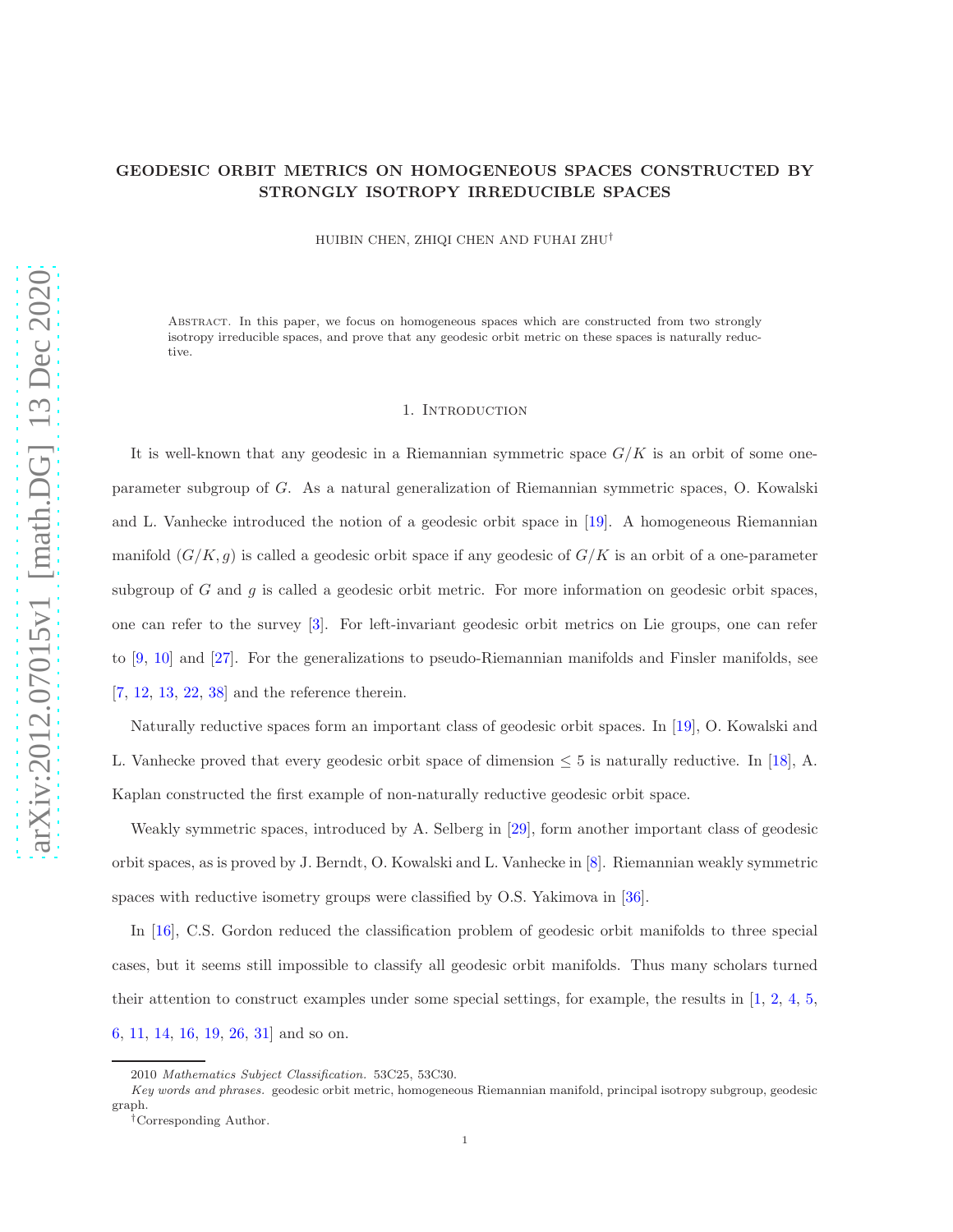For a given homogeneous space  $G/H$ , it is a fundamental problem to determine all Riemannian geodesic orbit metrics. In this paper, we study a class of irreducible compact homogeneous spaces  $G/H$  of semisimple type which are not weakly symmetric spaces, and determine all G-invariant geodesic orbit metrics up to homothety on each of these homogeneous spaces.

One of the main tools used here is the principal isotropy subgroups of irreducible representations of simple Lie groups, for more details see [\[15,](#page-11-21) [17,](#page-11-22) [20\]](#page-11-23). The relation between the structure of Riemannian geodesic orbit spaces and the principal isotropy subgroups of representations of Lie groups was first noticed and studied by Yu.G. Nikonorov in [\[28\]](#page-11-24). Another tool is so-called geodesic graph, which was originally introduced in [\[19\]](#page-11-0) to prove when a geodesic orbit metric is naturally reductive. The main theorem of this paper is given as follows.

<span id="page-1-1"></span>**Theorem 1.1.** Let  $G_i/K$  ( $i = 1, 2$ ) be strongly isotropy irreducible spaces with K simple. Then any *geodesic orbit metric on*  $(G_1 \times G_2)/\Delta K$  *is naturally reductive.* 

The paper is organized as follows. In section 2, we will recall some basic facts on geodesic orbit manifolds and some equivalent conditions for a Riemannian homogeneous space to be a geodesic orbit space. In section 3, we will introduce homogeneous spaces  $(G_1 \times G_2)/\Delta K$  arising from two strongly isotropy irreducible spaces  $G_1/K$  and  $G_2/K$ . The classification when  $G_1 \neq G_2$  is presented in Appendix I. In section 4, we will characterize principal isotropy subgroups of irreducible representations appeared in Appendix II. In section 5, we will determine all geodesic orbit metrics on  $(G_1 \times G_2)/\Delta K$  for  $G_1 \neq G_2$ . In section 6, by a different method, we will classify geodesic orbit metrics on  $(G_1 \times G_1)/\Delta K$  where  $G_1/K$ is a strongly isotropy irreducible space.

## 2. Geodesic orbit manifolds

Let  $(G/K, g)$  be a Riemannian homogeneous space with G compact, connected and semisimple. Denote by g and t the corresponding Lie algebras of G and K respectively. A geodesic  $\gamma(t)$  on  $G/K$  through the origin  $o = eK$  is called homogeneous if it is an orbit of a one-parameter subgroup of G, i.e.

$$
\gamma(t) = \exp(tX) \cdot o, \quad t \in \mathbb{R},\tag{2.1}
$$

where  $X$  is a non-zero vector in  $\mathfrak g$  and we call  $X$  a geodesic vector.

Let B be the minus Killing from of  $\mathfrak{g}$ . Consider the B-orthogonal reductive decomposition of  $\mathfrak{g}$ :

<span id="page-1-0"></span>
$$
\mathfrak{g} = \mathfrak{k} \oplus \mathfrak{m}.\tag{2.2}
$$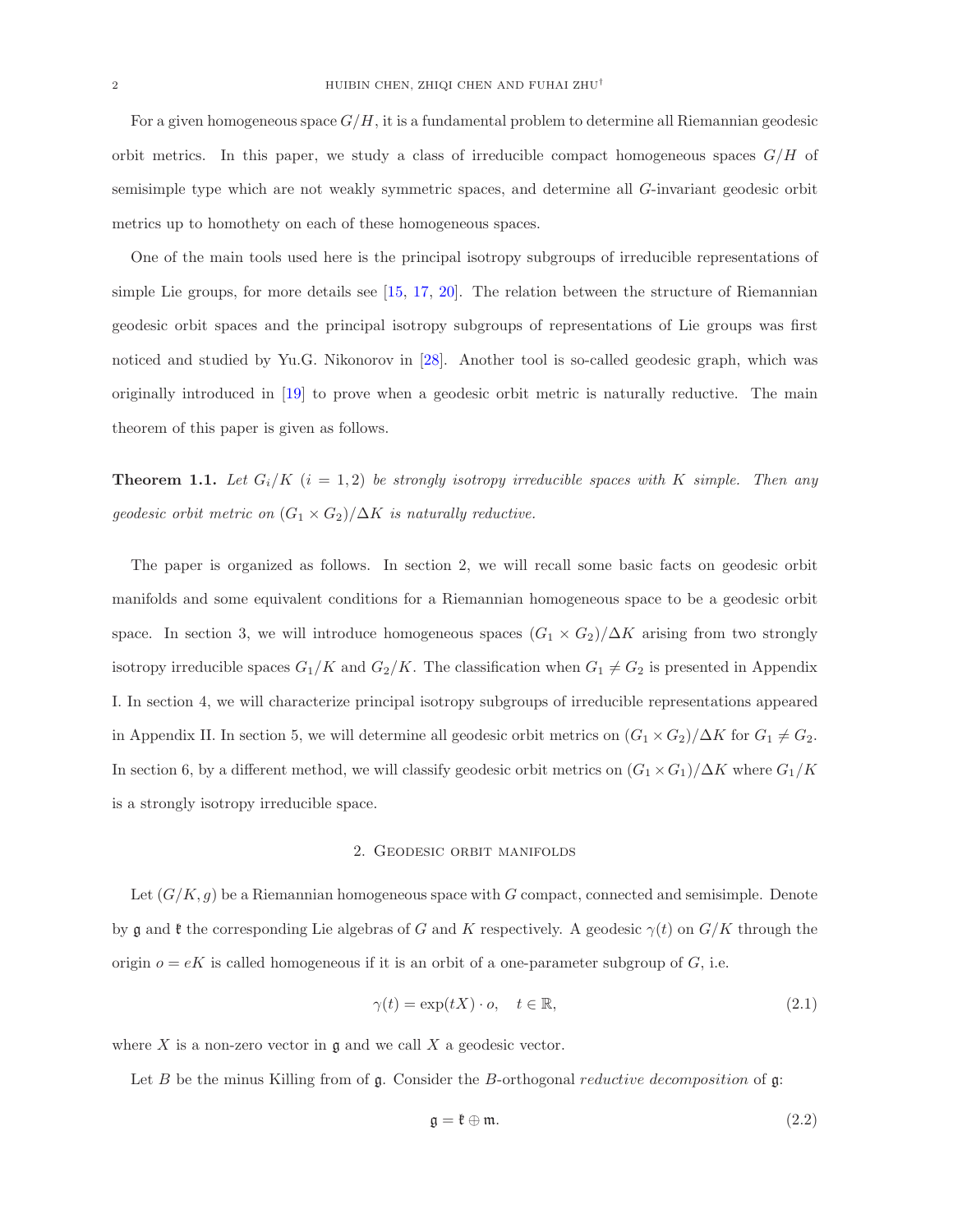Then we have the following result (Geodesic Lemma).

**Lemma 2.1** (Proposition 2.1, [\[19\]](#page-11-0)). *A nonzero vector*  $X \in \mathfrak{g}$  *is a geodesic vector if and only if for all*  $Y \in \mathfrak{m}$ 

$$
([X,Y]_{\mathfrak{m}},X_{\mathfrak{m}})=0,
$$

*where the subscript* m *denotes the projection into* m*.*

**Definition 2.2.** A homogeneous Riemannian manifold  $(G/K, g)$  is called a geodesic orbit space (or g.o. space) if all geodesics on  $G/K$  are homogeneous with respect to G. In this case, the metric g is called a geodesic orbit metric (or g.o. metric). If G is the full isometry group, then  $(G/K, g)$  is called a geodesic orbit manifold (or g.o. manifold).

Any G-invariant Riemannian metric on  $G/K$  determines an  $Ad(K)$ -invariant inner product  $( , )$  on  $\mathfrak{m}$ , which in turn determines an  $Ad(K)$ -equivariant positive definite symmetric operator A on  $\mathfrak m$  satisfying  $(x, y) = B(Ax, y)$  for all  $x, y \in \mathfrak{m}$ , and vice versa. The operator A is called a metric endomorphism on m. A useful description of homogeneous geodesics is the following theorem.

Theorem 2.3 (Proposition 1, [\[1\]](#page-10-1)). *Let* (G/K, g) *be a homogeneous Riemannian manifold and* A *the corresponding metric endomorphism. Let*  $Z \in \mathfrak{k}$  *and*  $X \in \mathfrak{m}$ *. Then the following are equivalent:* 

- (1)  $Z + X$  *is a geodesic vector in* **g**.
- (2)  $[Z + X, A(X)] \in \mathfrak{k}$ .
- (3)  $([Z, X], Y) = (X, [X, Y]_{\mathfrak{m}})$  *for all*  $Y \in \mathfrak{m}$ *.*
- (4)  $[Z + X, Y]_{\mathfrak{m}}, X$  = 0 *for all*  $Y \in \mathfrak{m}$ .

As a consequence, we obtain the following characterization of geodesic orbit spaces.

<span id="page-2-0"></span>**Corollary 2.4** (Corollary 2, [\[1\]](#page-10-1)). Let  $(G/K, g)$  be a homogeneous Riemannian manifold. Then  $(G/K, g)$ *is a geodesic orbit space if and only if for every*  $X \in \mathfrak{m}$  *there exists some*  $Z \in \mathfrak{k}$  *such that* 

<span id="page-2-1"></span>
$$
[Z+X, A(X)] \in \mathfrak{k},\tag{2.3}
$$

*where* A *is the corresponding metric endomorphism on* m*.*

In fact, this corollary could be strengthened to the following lemma: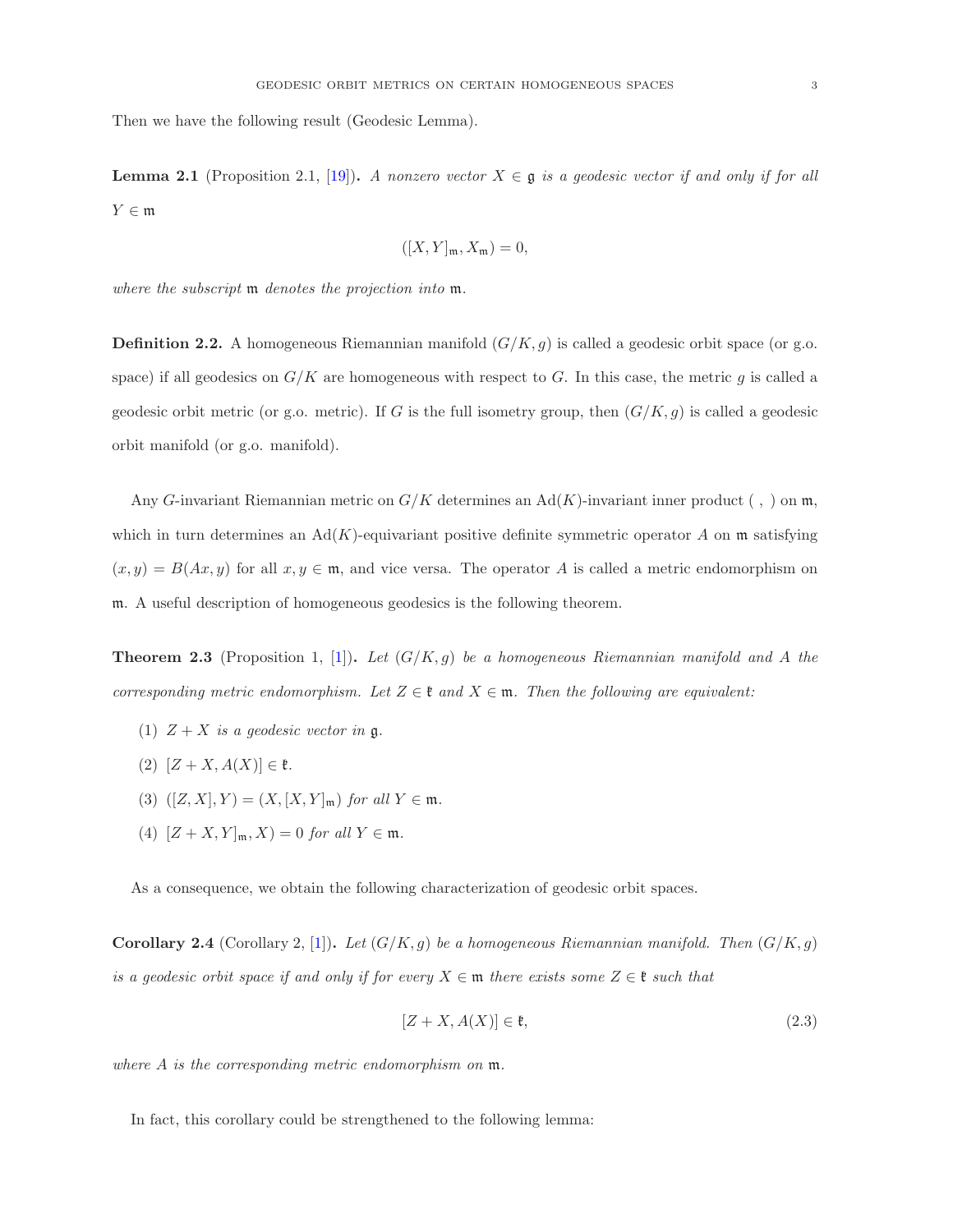<span id="page-3-2"></span>Lemma 2.5 (Proposition 2, [\[30\]](#page-11-25)). *A Riemannian homogenous space* (G/K, g) *is geodesic orbit if and only if for any*  $X \in \mathfrak{m}$  *there exists*  $Z \in \mathfrak{k}$  *such that* 

$$
[Z+X, AX] = 0.\t\t(2.4)
$$

*Proof.* By Corollary [2.4,](#page-2-0) we only have to prove  $[X, AX] \in \mathfrak{m}$  because  $[Z, AX] \in \mathfrak{m}$  always holds for any  $Z \in \mathfrak{k}$ . Since the metric endomorphism A is ad( $\mathfrak{k}$ )-equivariant and the Killing form B is Ad(H)-invariant and A-symmetric, we have for any  $\tilde{Z} \in \mathfrak{k}$ ,

$$
B([X, AX], \tilde{Z}) = -B(X, [\tilde{Z}, AX]) = -B(X, A[\tilde{Z}, X]) = -B(AX, [\tilde{Z}, X]) = -B([X, AX], \tilde{Z}), \quad (2.5)
$$

which means  $B([X, AX], \tilde{Z})$  holds for any  $\tilde{Z} \in \mathfrak{k}$ . Therefore,  $[X, AX] \in \mathfrak{m}$ . This completes the proof of this theorem.  $\Box$ 

A homogeneous Riemannian manifold  $(G/K, g)$  is called naturally reductive if there is an Ad(K)invariant decomposition  $\mathfrak{g} = \mathfrak{k} + \mathfrak{m}$  such that for all  $X, Y, Z \in \mathfrak{m}$ ,

<span id="page-3-0"></span>
$$
([X,Y]_{\mathfrak{m}},Z) + (Y,[X,Z]_{\mathfrak{m}}) = 0.
$$
\n(2.6)

An equivalent expression of the identity [\(2.6\)](#page-3-0) is that for all  $X, Y \in \mathfrak{m}$ ,

$$
([X,Y]_{\mathfrak{m}}, X) = 0. \tag{2.7}
$$

It is well-known that natural reductivity is equivalent to the geometrical property that for each vector  $X \in \mathfrak{m}$ , the orbit  $\gamma(t) = \exp t X \cdot o$  is a geodesic. As a result, naturally reductive Riemannian homogeneous spaces are geodesic orbit spaces, which can be also deduced from the algebraic equivalent conditions.

It is notable that the natural reductivity is adapted to the  $Ad(K)$ -invariant decomposition  $\mathfrak{g} = \mathfrak{k} + \mathfrak{m}$ . This property leads to an obstacle to investigate whether a geodesic orbit metric is naturally reductive, in fact, the  $Ad(K)$ -invariant decomposition is not unique when the isometry group G is non-simple. The following lemma provides an effective method to determine when a geodesic orbit metric is naturally reductive.

<span id="page-3-1"></span>**Lemma 2.6** (Proposition 2.10, [\[19\]](#page-11-0)). Let  $G/K$  be a Riemannian homogeneous space with a given  $Ad(K)$ *invariant decomposition*  $g = \mathfrak{k} + \mathfrak{m}$ *. Then*  $G/K$  *is naturally reductive if and only if there is an* Ad(K)*equivariant linear map*  $\xi : \mathfrak{m} \to \mathfrak{k}$  *such that*  $Z = \xi(X)$  *satisfying relation* [\(2.3\)](#page-2-1)*.*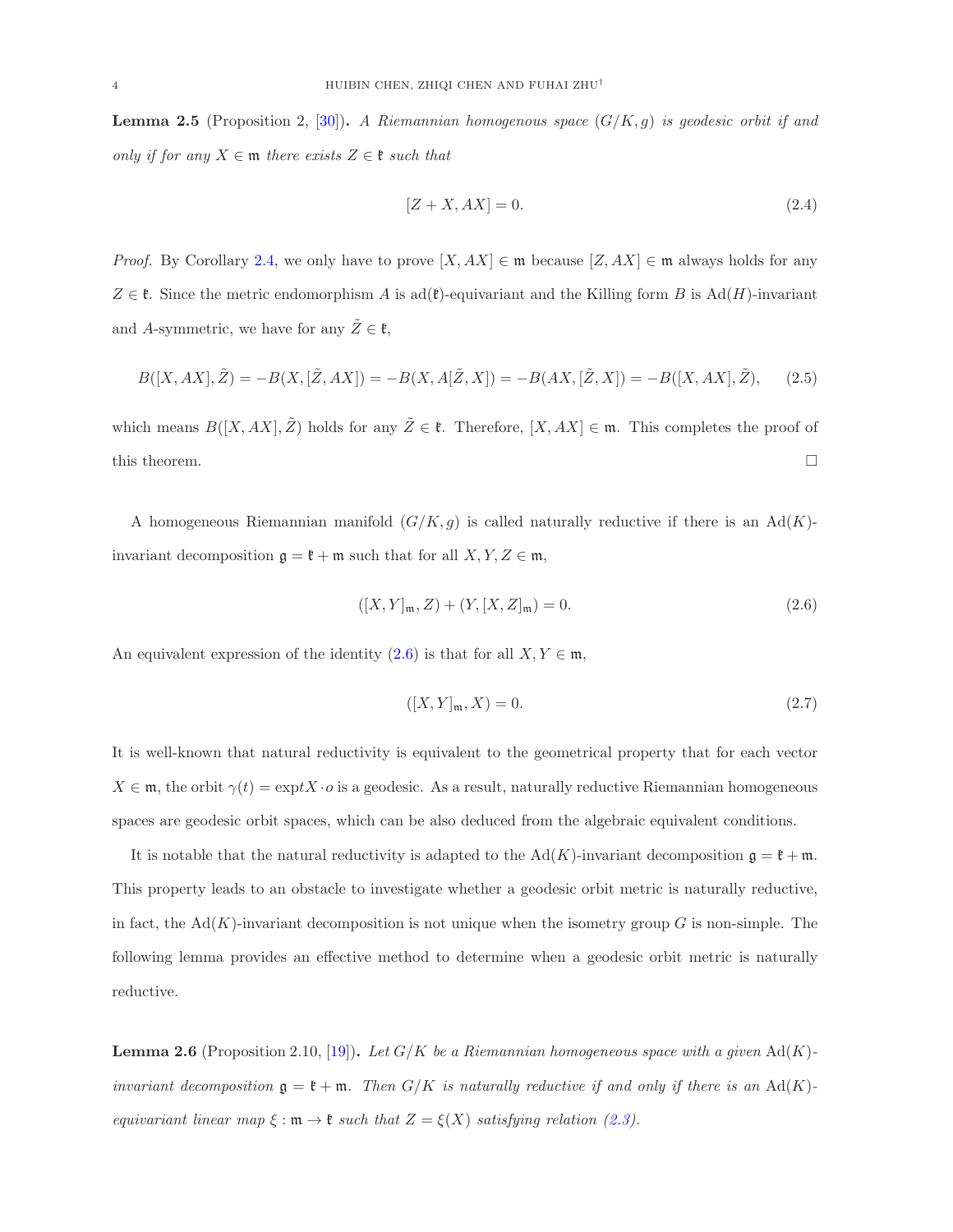### 3. A class of compact semisimple homogeneous spaces

J.A. Wolf [\[34\]](#page-11-26) gave a complete classification of coset spaces  $G/K$  satisfying the following conditions(also see O.V. Manturov  $[23, 24, 25]$  $[23, 24, 25]$  $[23, 24, 25]$  $[23, 24, 25]$  and M. Krämer  $[21]$ :

- (1)  $G$  is a connected Lie group and  $K$  is a closed subgroup,
- (2)  $G/K$  is a reductive coset space on which G acts effectively,
- (3) the linear isotropy action (on the tangent space of  $G/K$ ) of the identity component  $K_0$  of K is a representation which is irreducible over the real number field,
- $(4)$  K is compact,
- $(5)$   $(G, K)$  is not a symmetric pair, i.e.  $K_0$  is not the identity component of the fixed point set of an involution of G.

These spaces were renamed as strongly isotropy irreducible spaces by M. Wang and W. Ziller in [\[33\]](#page-11-31). Let  $G_1/K$  and  $G_2/K$  be two strongly isotropy irreducible spaces of compact type with K connected and simple. By the classification of the isotropy representations of non-symmetric strongly isotropy irreducible spaces given in the tables on pages  $107-110$  (Theorem 11.1 [\[34\]](#page-11-26)) and the classification of the isotropy representations of irreducible symmetric spaces given in tables (8.11.2) and (8.11.5) of [\[35\]](#page-11-32), it is not hard to give the classification of compact homogeneous space  $G/H = (G_1 \times G_2)/\Delta K$ . The classification for  $G_1 \neq G_2$  is given in Appendix I, also we will give some information about the isotropy representations which is useful for classifying geodesic orbit metrics.

Remark 3.1. Here we get the classification directly from the group level, which is different from the classification given in [\[37\]](#page-11-33) by Z. Yan, H. Chen and S. Deng. In fact, for any two different strongly isotropy irreducible spaces  $G_i/K_i$   $(i = 1, 2)$  with the Lie algebras  $\mathfrak{k}_i$  of  $K_i$   $(i = 1, 2)$  coincide, they got the classification of  $(\mathfrak{g}_1 \oplus \mathfrak{g}_2, \Delta \mathfrak{k})$ , and then obtained the classification of  $(G_1 \times G_2)/\Delta K$  where  $\Delta K$  is the connected Lie subgroup of  $G_1 \times G_2$  with the Lie algebra  $\Delta \mathfrak{k}$ . Here,  $K_1$  may not be isomorphic to  $K_2$ . While in our classification, we require  $K_1 \cong K_2$ .

## 4. Principal isotropy subgroups of representations of compact simple Lie groups

This section is to study principal isotropy subgroups of representations appeared in Appendix I. First we recall the study on principal isotropy subgroups of representations of connected compact simple Lie groups, which plays a fundamental role in next section.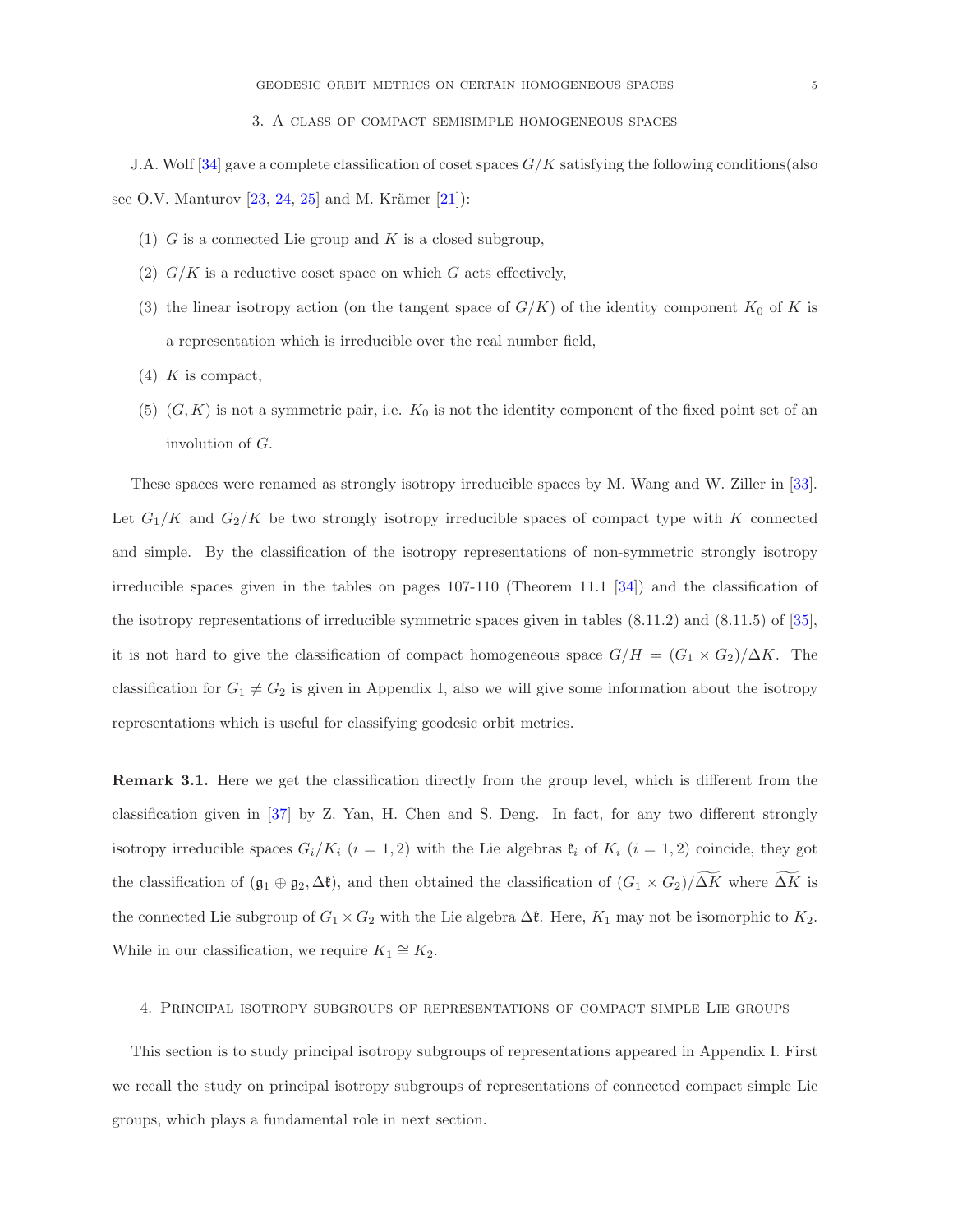Let  $K$  be a compact linear Lie group acting linearly on a finite-dimensional vector space  $V$ . Then almost all points of  $V$  are situated on the orbits of  $K$ , which are pairwise isomorphic as  $K$ -manifolds. These orbits are called *orbits in general position*. The isotropy subgroups of all points in all orbits of general position are conjugated in K. Their conjugation class is called a principal isotropy subgroup for the linear Lie group K and the corresponding Lie algebra is called a principal isotropy subalgebra or a stationary subalgebra of points in general position (see [\[11,](#page-11-17) [15,](#page-11-21) [17\]](#page-11-22) and the reference therein).

**Definition 4.1** ([\[17\]](#page-11-22)). Let  $\rho$  be a real irreducible representation of a simple Lie group K. We say that a principal isotropy subgroup  $(H_\rho)$   $(H_\rho)$  is a representative in the conjugacy class  $(H_\rho)$ ) is trivial if  $H_{\rho} = \text{Ker}(\rho) \subset Z(K)$ , where  $Z(K)$  is the center of K.

The classification of representations of connected compact simple Lie groups with non-trivial connected principal isotropy subgroups has been given in [\[15,](#page-11-21) [17\]](#page-11-22) and [\[20\]](#page-11-23). For readers' convenience, we will list the classification results in Theorem [7.1](#page-16-0) in Appendix II.

With the contents in Theorem 7.1 (see Appendix II), we can determine the principal isotropy subgroups  $(H_{\rho_i})$  of  $\rho_i$   $(i = 1, 2)$  for each homogeneous space  $G/H = (G_1 \times G_2)/\Delta K$  with  $G_1 \neq G_2$  listed in Appendix I. For example, in case D.1,  $\Delta K = \Delta G_2$ ,  $G_1 \times G_2 =$  Spin(7) × Spin(14),  $\rho_1 = \varphi_1$  and  $\rho_2 = 3\varphi_1$ . Then we have  $(H_{\rho_1})$  is a maximal torus and  $(H_{\rho_2})$  is trivial from Appendix II. With a detailed case by case check, we can obtain the following theorem.

<span id="page-5-0"></span>**Theorem 4.2.** Let the notation be as above. For every homogeneous space  $G/H = (G_1 \times G_2)/\Delta K$  for  $G_1 \neq G_2$  *in Appendix I, one of the following conditions is satisfied:* 

- (1) *either the principal isotropy subalgebra*  $(\mathfrak{h}_{\rho_1})$  *or*  $(\mathfrak{h}_{\rho_2})$  *is*  $\{0\},$
- (2) *either*  $(\mathfrak{h}_{\rho_1})$  *or*  $(\mathfrak{h}_{\rho_2})$  *is a torus.* 
	- 5. GEODESIC ORBIT METRICS ON  $(G_1 \times G_2)/\Delta K$  for  $G_1 \neq G_2$

Let  $G/H = (G_1 \times G_2)/\Delta K$  be a homogenous space constructed as above, where  $G_i/K(i = 1, 2)$  are strongly isotropy irreducible spaces with  $K$  simple and connected. Denote the corresponding Lie algebras by  $\mathfrak{g}_1$ ,  $\mathfrak{g}_2$  and  $\mathfrak{k}$ , respectively. Let  $B_1$ ,  $B_2$  and  $B_{\mathfrak{k}}$  be the corresponding minus Killing form of  $\mathfrak{g}_1$ ,  $\mathfrak{g}_2$  and **t**. Then there are two constants  $c_1, c_2 > 0$  such that  $B_{\mathfrak{k}} = c_1B_1|_{\mathfrak{k}}$  and  $B_{\mathfrak{k}} = c_2B_2|_{\mathfrak{k}}$ . Let  $B = B_1 + B_2$  be the minus Killing form of  $\mathfrak{g} = \mathfrak{g}_1 \oplus \mathfrak{g}_2$ . Let  $\mathfrak{g}_i = \mathfrak{k} \oplus \mathfrak{p}_i$  be the Ad(K)-invariant decomposition of  $\mathfrak{g}_i$  with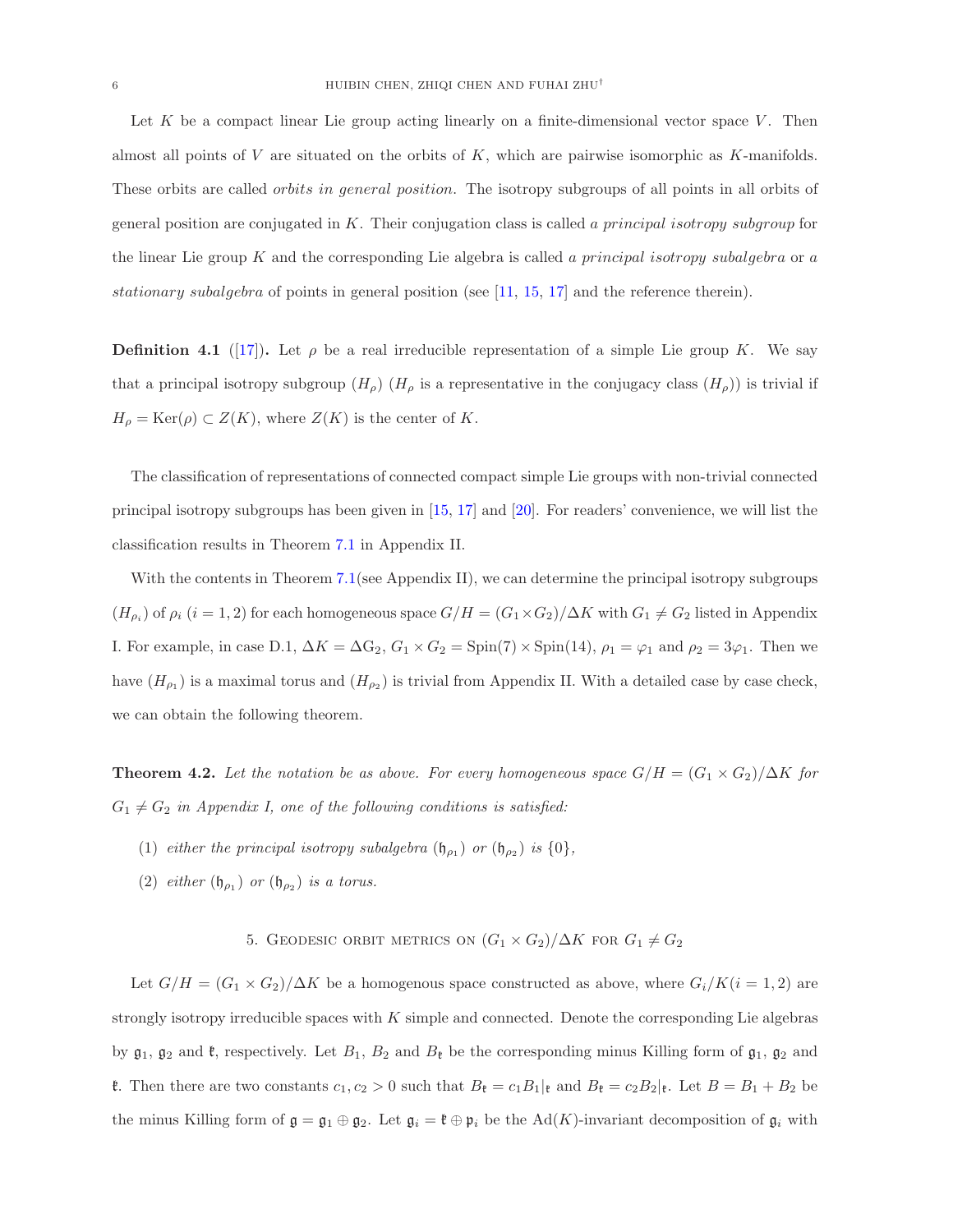$B_i(\mathfrak{k}, \mathfrak{p}_i) = 0, i = 1, 2$ . Then we have the corresponding B-orthogonal reductive decomposition of g.

$$
\mathfrak{g} = \mathfrak{h} \oplus \mathfrak{m} = \mathfrak{h} \oplus \mathfrak{m}_0 \oplus \mathfrak{m}_1 \oplus \mathfrak{m}_2, \tag{5.1}
$$

where  $\mathfrak{h} = \{(Z, Z) | Z \in \mathfrak{k} \}, \mathfrak{m}_0 = \{(Z, -\frac{c_2}{c_1}Z) | Z \in \mathfrak{k} \}, \mathfrak{m}_1 = \{(P, 0) | P \in \mathfrak{p}_1 \}$  and  $\mathfrak{m}_2 = \{(0, P) | P \in \mathfrak{p}_2 \}.$ 

Here  $G_i/K$  (i = 1, 2) are different strongly isotropy irreducible spaces and K is simple,  $\mathfrak{m}_0, \mathfrak{m}_1$  and  $\mathfrak{m}_2$ are irreducible and mutually non-equivalent as  $ad(\mathfrak{k})$ -modules. Hence, any G-invariant metric g on  $G/H$ can be determined by an Ad(H)-invariant inner product on tangent space  $T_o(G/H) \cong \mathfrak{m} = \mathfrak{m}_0 \oplus \mathfrak{m}_1 \oplus \mathfrak{m}_2$ :

$$
(\ ,\ )' = x_0 B|_{\mathfrak{m}_0} + x_1 B|_{\mathfrak{m}_1} + y_1 B|_{\mathfrak{m}_2},\tag{5.2}
$$

for some  $x_0, x_1, y_1 \in \mathbb{R}^+$ . Clearly, for any  $a \in \mathbb{R}^+$ , (, )' is a geodesic orbit metric if and only if  $a($ , )' is a geodesic orbit metric. Thus, it is enough to study G-invariant metrics of the form

<span id="page-6-0"></span>
$$
(\ ,\ ) = B|_{\mathfrak{m}_0} + xB|_{\mathfrak{m}_1} + yB|_{\mathfrak{m}_2},\tag{5.3}
$$

for some  $x, y \in \mathbb{R}^+$ .

First, we will deduce some equivalent conditions for Riemannian homogeneous spaces  $(G/H, g)$  defined above to be geodesic orbit spaces.

<span id="page-6-1"></span>Lemma 5.1. *The* G*-invariant metric* g *on* G/H *induced by the inner product* [\(5](#page-6-0).3) *is geodesic orbit if and only if for any*  $K_0 \in \mathfrak{k}, P_1 \in \mathfrak{p}_1$  *and*  $P_2 \in \mathfrak{p}_2$ *, there exists some*  $Z \in \mathfrak{k}$  *such that* 

- $(1)$   $[Z, K_0] = 0;$
- (2)  $[Z, P_1] = \frac{1-x}{x} [K_0, P_1];$
- (3)  $[Z, P_2] = \frac{c_2(y-1)}{c_1y} [K_0, P_2].$

*Proof.* If  $(G/H, g)$  is a geodesic orbit space, then by Corollary [2.4,](#page-2-0) for any

$$
X = X_0 + X_1 + X_2 = (K_0, -\frac{c_2}{c_1}K_0) + (P_1, 0) + (0, P_2) \in \mathfrak{m},
$$

there exists some  $\bar{Z} = (Z, Z) \in \mathfrak{h}$  such that

$$
[X + \bar{Z}, AX] = [(K_0 + Z + P_1, -\frac{c_2}{c_1}K_0 + Z + P_2), (K_0 + xP_1, -\frac{c_2}{c_1}K_0 + yP_2)]
$$
\n
$$
(5.4)
$$

$$
= ([K_0 + Z + P_1, K_0 + xP_1], [-\frac{c_2}{c_1}K_0 + Z + P_2, -\frac{c_2}{c_1}K_0 + yP_2]) \in \mathfrak{h}.
$$
 (5.5)

Therefore, for any  $K_0 \in \mathfrak{k}, P_1 \in \mathfrak{p}_1$  and  $P_2 \in \mathfrak{p}_2$ , there exists some  $Z \in \mathfrak{k}$  satisfying

$$
[Z, K_0] + (x - 1)[K_0, P_1] + x[Z, P_1] = -\frac{c_2}{c_1}[Z, K_0] + \frac{c_2}{c_1}(1 - y)[K_0, P_2] + y[Z, P_2] \in \mathfrak{k},
$$

Thus we have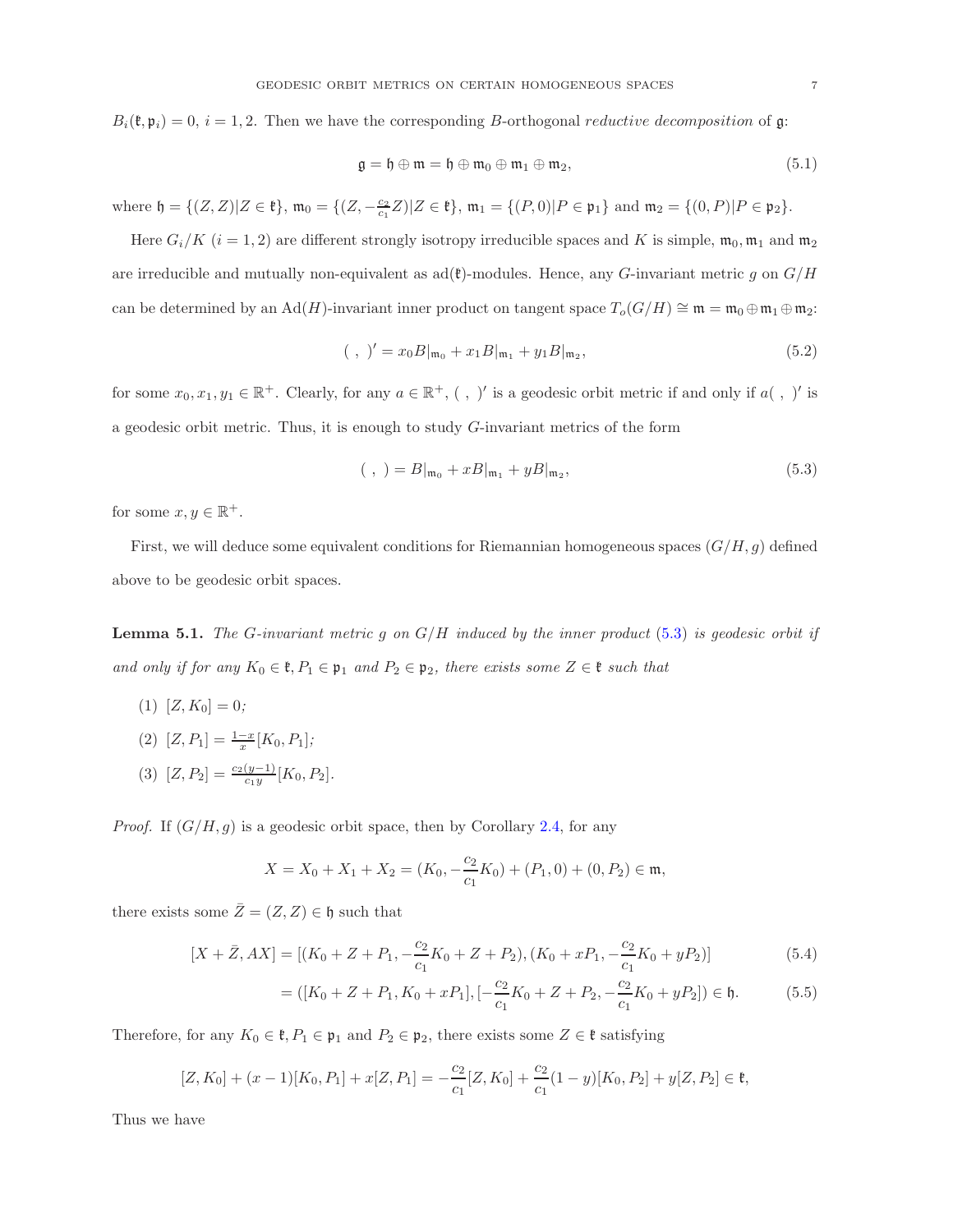- $(1)$   $[Z, K_0] = 0;$
- (2)  $[Z, P_1] = \frac{1-x}{x} [K_0, P_1];$
- (3)  $[Z, P_2] = \frac{c_2(y-1)}{c_1y} [K_0, P_2].$

Hence, we obtain equivalent conditions in the theorem.  $\Box$ 

<span id="page-7-0"></span>Corollary 5.2. *If*  $\frac{1-x}{x} = \frac{c_2(y-1)}{c_1y}$  $\frac{(y-1)}{c_1y}$ , then the *G*-invariant metric *g* on *G*/*H* induced by the inner product (5.[3\)](#page-6-0) *is geodesic orbit.*

*Proof.* It is sufficient to take  $Z = \frac{1-x}{x} K_0$  in Lemma [5.1.](#page-6-1)

Next, using principal isotropy subgroups of isotropy representations, we will prove that the G-invariant geodesic orbit metric on  $G/H$  induced by [\(5.3\)](#page-6-0) must satisfy  $\frac{1-x}{x} = \frac{c_2(y-1)}{c_1y}$  $\frac{(y-1)}{c_1y}$ .

<span id="page-7-1"></span>Lemma 5.3. *Assume that the* G*-invariant metrics on* G/H *induced by [\(5.3\)](#page-6-0) are geodesic orbit. If one of the principal isotropy subalgebras is either trivial or a torus in*  $\mathfrak{k}$ *, then*  $\frac{1-x}{x} = \frac{c_2(y-1)}{c_1y}$  $\frac{(y-1)}{c_1y}$ .

*Proof.* First, we prove the case when one of the principal isotropy subalgebras is trivial. Without loss of generality, we assume  $(\mathfrak{h}_{\rho_1})$  is trivial. Choose  $P_1$  in some K-orbit in general position of  $\mathfrak{p}_1$ . If the G-invariant metric on  $G/H$  induced by [\(5.3\)](#page-6-0) is geodesic orbit, then by condition (2) in Theorem [5.1,](#page-6-1) for this special  $P_1 \in \mathfrak{p}_1$ ,  $Z = \frac{1-x}{x} K_0$  because  $(\mathfrak{h}_{\rho_1})$  is trivial. Furthermore, condition (3) in Theorem [5.1](#page-6-1) implies that, for any  $K_0 \in \mathfrak{k}, P_2 \in \mathfrak{p}_2$ , the following equation holds:

$$
\left(\frac{c_2(y-1)}{c_1y} - \frac{1-x}{x}\right)[K_0, P_2] = 0.
$$

Hence  $\frac{1-x}{x} = \frac{c_2(y-1)}{c_1y}$  $\frac{(y-1)}{c_1y}$ .

Then, we prove the case when one of the principal isotropy subalgebras is a torus in  $\mathfrak{k}$ . Without loss of generality, we assume  $(\mathfrak{h}_{\rho_1})$  is a torus in  $\mathfrak{k}$ . Then we can choose  $P_1$  in some K-orbit in general position in  $\mathfrak{p}_1$ . If the G-invariant metric induced by [\(5.3\)](#page-6-0) is geodesic orbit, then by condition (2) in Theorem [5.1,](#page-6-1) we deduce that for this special  $P_1$  and for any  $K_0 \in \mathfrak{k}, P_2 \in \mathfrak{p}_2$ ,  $Z - \frac{1-x}{x} K_0$  is in  $(\mathfrak{h}_{\rho_1})$  which is a torus of **t**. Since  $(\mathfrak{h}_{\rho_1})$  is a commutative subalgebra and every  $\mathrm{ad}_U|_{\mathfrak{p}_2}$  is skew symmetric for any  $U \in (\mathfrak{h}_{\rho_1})$ , there exists a basis of  $\mathfrak{p}_2$  such that  $\mathfrak{p}_2 = \mathfrak{l}_0 + \mathfrak{l}_1 + \cdots + \mathfrak{l}_s$ , where  $[(\mathfrak{h}_{\rho_1}), \mathfrak{l}_0] = 0, [(\mathfrak{h}_{\rho_1}), \mathfrak{l}_i] \subset \mathfrak{l}_i$  and  $\dim(\mathfrak{l}_i) = 2$  for  $i = 1, \ldots, s$ . By condition (3), for any  $K_0 \in \mathfrak{k}, P_2 \in \mathfrak{p}_2$ , there exists some  $Z - \frac{1-x}{x} K_0 \in (\mathfrak{h}_{\rho_1})$  such that

$$
[Z - \frac{1-x}{x}K_0, P_2] = \left(\frac{c_2(y-1)}{c_1y} - \frac{1-x}{x}\right)[K_0, P_2].
$$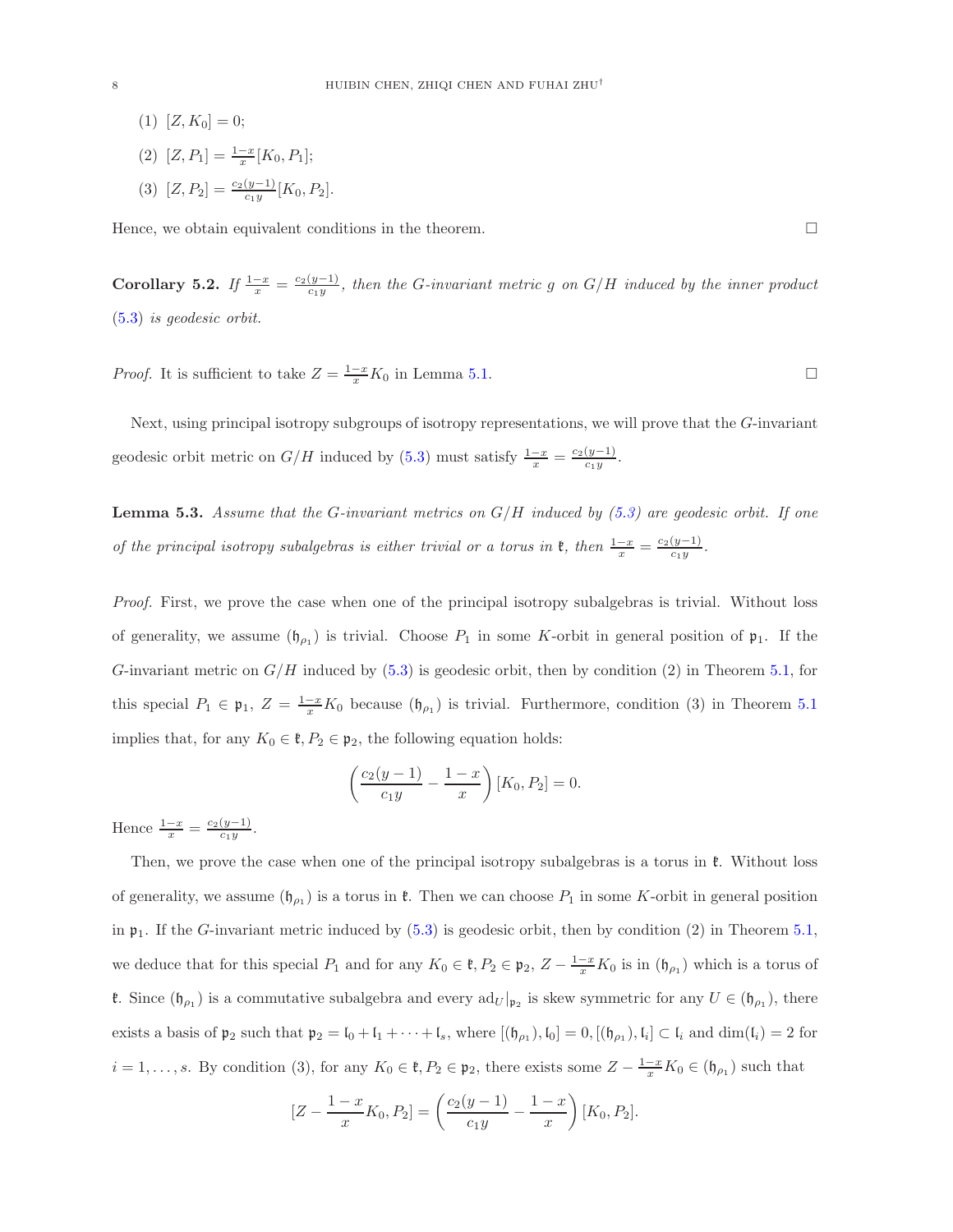Hence, for any  $K_0 \in \mathfrak{k}$ ,

$$
\left(\frac{c_2(y-1)}{c_1y}-\frac{1-x}{x}\right)[K_0,\mathfrak{l}_i]=[Z-\frac{1-x}{x}K_0,\mathfrak{l}_i]\subset \mathfrak{l}_i.
$$

If  $\frac{c_2(y-1)}{c_1y} - \frac{1-x}{x} \neq 0$ , then  $[\mathfrak{k}, \mathfrak{l}_i] \subset \mathfrak{l}_i$ . Since every two-dimensional representation of a compact simple Lie algebra is trivial, we have  $[\mathfrak{k}, \mathfrak{p}_2] = 0$ , which is a contradiction. As a result, we have  $\frac{c_2(y-1)}{c_1y} = \frac{1-x}{x}$  $\Box$ 

In summary, we have the following theorem.

<span id="page-8-1"></span>**Theorem 5.4.** *Let*  $G/H = (G_1 \times G_2)/\Delta K$  *for*  $G_1 \neq G_2$ *. Then the G*-*invariant metric on*  $G/H$  *induced by* [\(5.3\)](#page-6-0) *is geodesic orbit if and only if*  $\frac{1-x}{x} = \frac{c_2(y-1)}{c_1y}$  $\frac{(y-1)}{c_1y}$ . Furthermore, any geodesic orbit metric on  $G/H$ *is naturally reductive.*

*Proof.* By Theorem [4.2,](#page-5-0) Corollary [5.2,](#page-7-0) Lemma [5.3,](#page-7-1) we can easily obtain that any G-invariant metric on  $G/H$  induced by [\(5.3\)](#page-6-0) is geodesic orbit if and only if  $\frac{1-x}{x} = \frac{c_2(y-1)}{c_1y}$  $\frac{(y-1)}{c_1y}$ . In the proof of Corollary [5.2,](#page-7-0) the correspondence  $X \to \overline{Z}$  can be chosen linearly and Ad(H)-equivariantly. In fact, for any X =  $(K_0, -\frac{c_2}{c_1}K_0)+(P_1, 0)+(0, P_2) \in \mathfrak{m}$ , there exists a linear map  $\xi : \mathfrak{m} \to \mathfrak{k}$  such that  $\xi(X) = (\frac{1-x}{x}K_0, \frac{1-x}{x}K_0)$ . By Lemma [2.6,](#page-3-1) these geodesic orbit metrics are all naturally reductive.  $\Box$ 

6. GEODESIC ORBIT METRICS ON  $(G_1 \times G_1)/\Delta K$ 

In this case,  $G/H = (G_1 \times G_1)/\Delta K$ , where  $G_1/K$  is an isotropy irreducible space of compact type. Then  $\mathfrak{g} = \mathfrak{g}_1 \oplus \mathfrak{g}_1$  has the following *B*-orthogonal *reductive decomposition*:

$$
\mathfrak{g}_1 \oplus \mathfrak{g}_1 = \mathfrak{h} \oplus \mathfrak{m} = \mathfrak{h} \oplus \mathfrak{m}_0 \oplus \mathfrak{m}_1 \oplus \mathfrak{m}_2, \tag{6.1}
$$

where  $\mathfrak{h} = \{(Z, Z)|Z \in \mathfrak{k}\}, \mathfrak{m}_0 = \{(Z, -Z)|Z \in \mathfrak{k}\}, \mathfrak{m}_1 = \{(P, 0)|P \in \mathfrak{p}_1\}$  and  $\mathfrak{m}_2 = \{(0, P)|P \in \mathfrak{p}_1\}.$ 

Note that  $m_0$  is an ad(h)-irreducible submodule,  $m_1$  and  $m_2$  are equivalent irreducible ad(h)-submodules. Therefore, the metric endomorphism A restricted to  $m_0$  is proportional to the identity map, while restricted to  $\mathfrak{m}_1 \oplus \mathfrak{m}_2$  is a positively definite symmetric matrix under the basis of  $\mathfrak{m}_1 \oplus \mathfrak{m}_2$ . Assume  $A|_{\mathfrak{m}_1 \oplus \mathfrak{m}_2}$ has two distinct eigenvalues  $\lambda_1$  and  $\lambda_2$ , and denote by  $\mathfrak{n}_1$  and  $\mathfrak{n}_2$  the eigenspaces that belong to  $\lambda_1$  and  $\lambda_2$ . Then  $\mathfrak{n}_1$  and  $\mathfrak{n}_2$  are also equivalent ad(h)-irreducible submodules.

<span id="page-8-0"></span>**Lemma 6.1.** *Any* ad(b)*-irreducible submodule*  $\mathfrak{n}$  *of*  $\mathfrak{m}_1 \oplus \mathfrak{m}_2$  *is of the form* 

$$
\mathfrak{n} = \{ (\beta P, \gamma \theta(P) | P \in \mathfrak{p}_1, \beta^2 + \gamma^2 \neq 0 \},\tag{6.2}
$$

*for some fixed*  $\beta, \gamma \in \mathbb{R}$ *, where*  $\theta$  *is an* ad( $\theta$ )*-equivariant isomorphism on*  $\mathfrak{p}_1$ *.*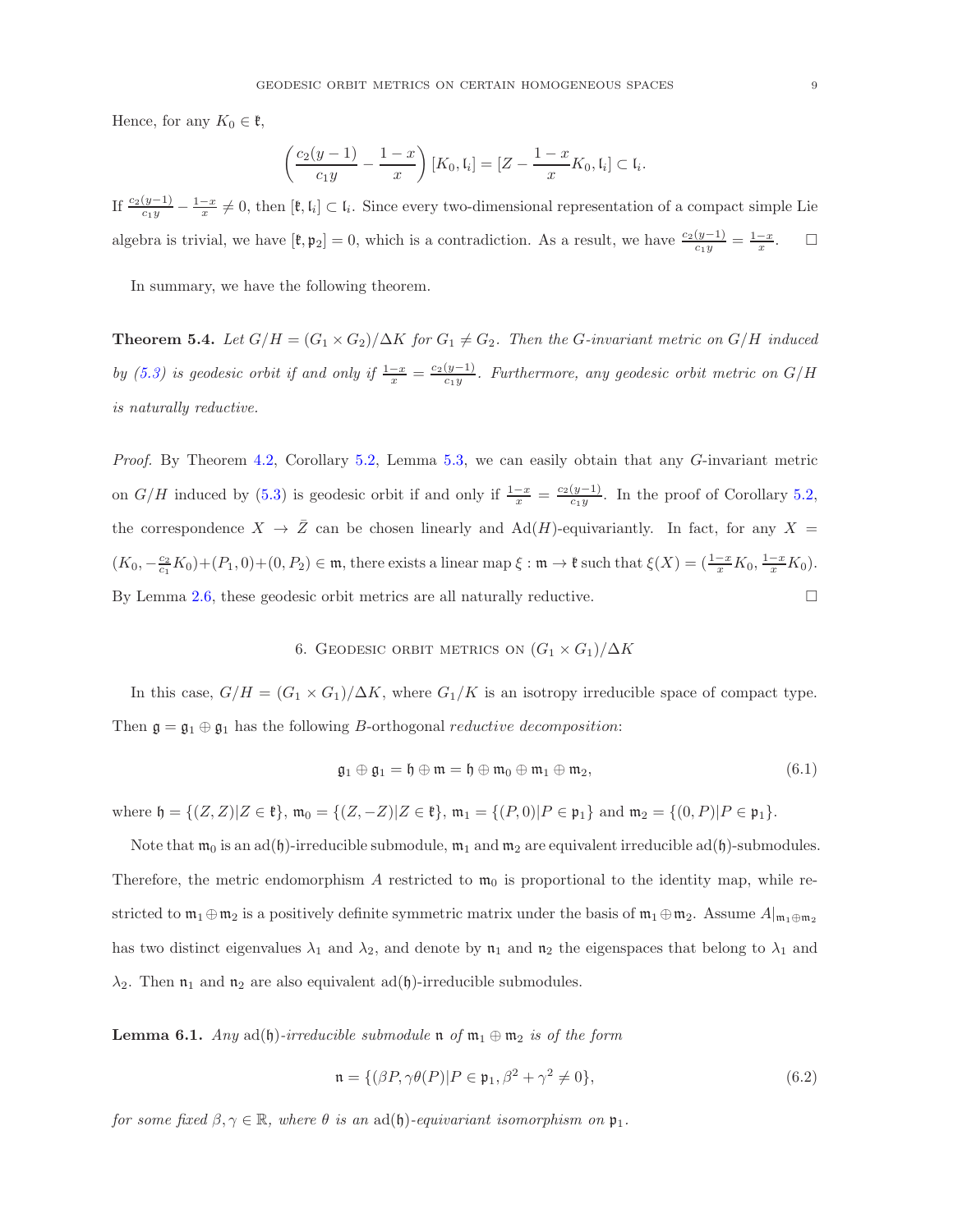*Proof.* Let **n** be an irreducible ad(h)-submodule in  $m_1 \oplus m_2$ . Consider the linear maps  $f_i$ :  $m_1 \oplus m_2 \rightarrow$  $\mathfrak{m}_i(i = 1, 2)$  defined by  $f_i(P) = P_i$ , where  $P = (P_1, P_2)$  with  $P_i \in \mathfrak{m}_i(i = 1, 2)$ . Since  $\mathfrak{n}, \mathfrak{m}_1$  and  $\mathfrak{m}_2$ are ad(b)-invariant, for any  $Z \in \mathfrak{h}$ , we have  $f_i([Z, P]) = [Z, f_i(P)](i = 1, 2)$ . Since  $\mathfrak{m}_i(i = 1, 2)$  are ad(b)-irreducible, this implies  $f_i(\mathfrak{n})$  is either 0 or  $\mathfrak{m}_i$  for  $i = 1, 2$ . If  $f_i(\mathfrak{n}) = 0$ , then  $f_j(\mathfrak{n}) = \mathfrak{m}_j$  for  ${i, j} = {1, 2}$ , the lemma is obviously true. Otherwise,  $f_i(i = 1, 2)$  are bijective. Consider the linear mapping  $\theta = f_2 \circ f_1^{-1} : \mathfrak{p}_1 \to \mathfrak{p}_1$ , it is easy to verified that  $\theta$  is ad(h)-equivariant. That is  $P_2 = \theta(P_1)$ . This completes the proof of this lemma.

In [\[2\]](#page-10-2), the authors found a very useful property of the metric endomorphism A determined by a geodesic orbit metric on homogeneous space  $G/H$ . We will recall their results along with the proof in the following.

<span id="page-9-0"></span>**Proposition 6.2** (Corollary 3, [\[2\]](#page-10-2)). Let  $(G/H, g)$  be a compact geodesic orbit space with the reductive decomposition [\(2.2\)](#page-1-0) and

$$
\mathfrak{m}=\mathfrak{b}_1+\mathfrak{b}_2+\cdots+\mathfrak{b}_k
$$

the A-eigenspace decomposition such that  $A|_{\mathfrak{b}_i} = \lambda_i 1_{\mathfrak{b}_i}$ . Then for any ad(h)-submodules  $\mathfrak{q}_i \subset \mathfrak{b}_i$ ,  $\mathfrak{q}_j \subset$  $\mathfrak{b}_j, i \neq j$ , we have

$$
[\mathfrak{q}_i,\mathfrak{q}_j]\subset \mathfrak{q}_i+\mathfrak{q}_j.
$$

*Proof.* Let  $X_i \in \mathfrak{q}_i, X_j \in \mathfrak{q}_j$  be eigenvectors of A with different eigenvalues  $\lambda_i, \lambda_j (i \neq j)$ . By Lemma [2.5,](#page-3-2) there exists  $W \in \mathfrak{h}$  such that

$$
[W + X_i + X_j, A(X_i + X_j)] = 0,
$$

that is,

$$
(\lambda_i - \lambda_j)[X_i, X_j] = [W, \lambda_i X_i + \lambda_j X_j].
$$

Since  $\mathfrak{q}_i$  and  $\mathfrak{q}_j$  are ad(h)-submodules, the right hand of above identity belongs to  $\mathfrak{q}_i + \mathfrak{q}_j$ . This completes the proof of this proposition.  $\Box$ 

Let  $\mathfrak{m} = \mathfrak{m}_0 \oplus \mathfrak{n}_1 \oplus \mathfrak{n}_2$  be any decomposition of  $\mathfrak{m}$  into ad $(\Delta(\mathfrak{k}))$ -irreducible submodules. If  $\mathfrak{n}_i \neq \mathfrak{m}_i(i =$ 1, 2), then by Lemma [6.1,](#page-8-0)  $\mathfrak{n}_1 = \{(\beta_1 P, \gamma_1 \theta_1 (P) | P \in \mathfrak{p}_1, \beta_1^2 + \gamma_1^2 \neq 0\}$  and  $\mathfrak{n}_2 = \{(\beta_2 P, \gamma_2 \theta_2 (P) | P \in \mathfrak{p}_1, \beta_1 \neq 0\}$  $\mathfrak{p}_1, \beta_2^2 + \gamma_2^2 \neq 0$ , where  $\beta_1 \beta_2 \gamma_1 \gamma_2 \neq 0$ . By Proposition [6.2,](#page-9-0) for any  $P_1, P_2 \in \mathfrak{p}_1$ ,

$$
[(\beta_1 P_1, \gamma_1 \theta_1(P_1)), (\beta_2 P_2, \gamma_2 \theta_2(P_2))] = (\beta_1 \beta_2 [P_1, P_2], \gamma_1 \gamma_2 [\theta_1(P_1), \theta_2(P_2)]) \in \mathfrak{n}_1 \oplus \mathfrak{n}_2 \cong \mathfrak{p}_1 \oplus \mathfrak{p}_1, \quad (6.3)
$$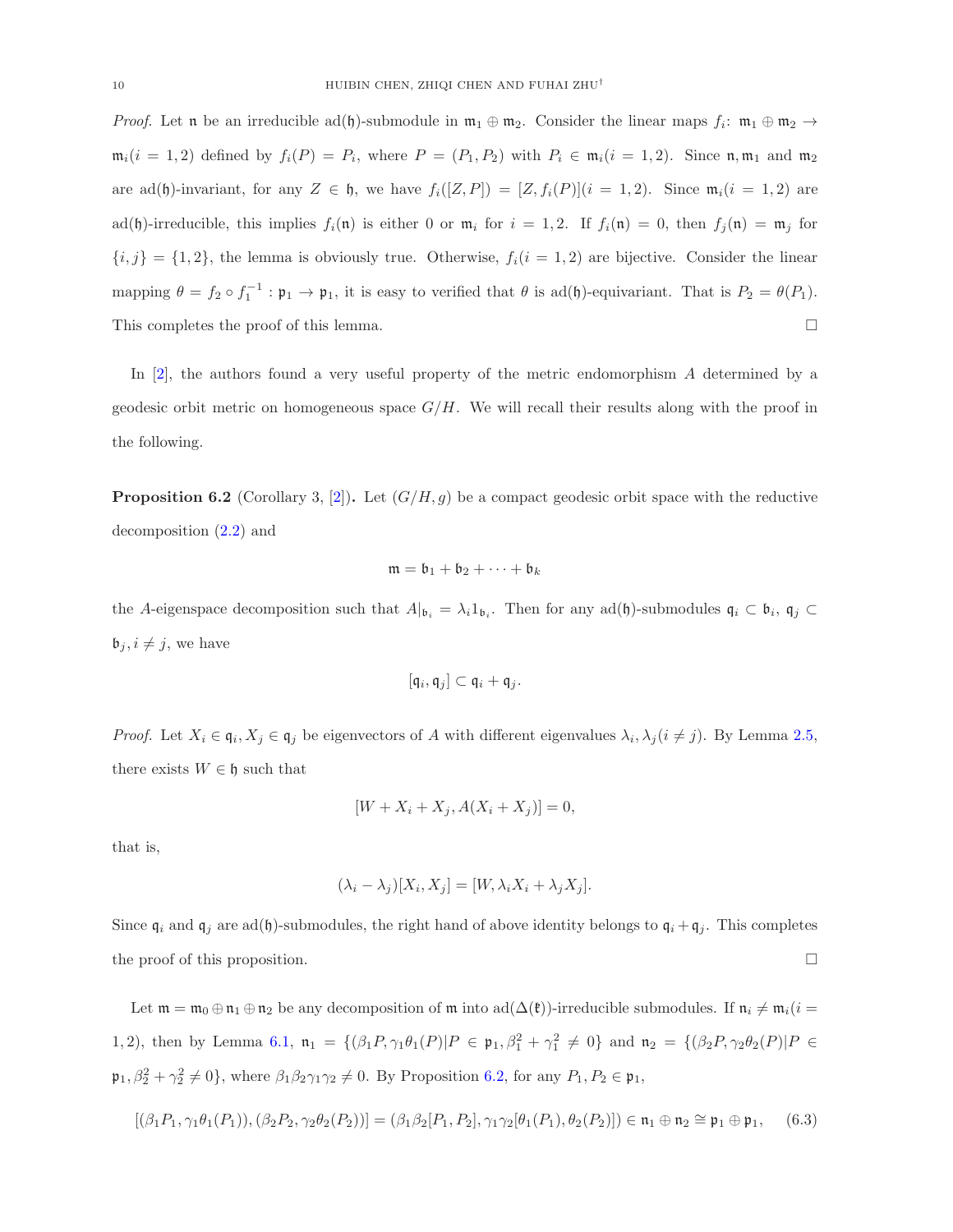which implies that  $[\mathfrak{p}_1, \mathfrak{p}_1] \subset \mathfrak{p}_1$ . Hence,  $\mathfrak{p}_1$  is an ideal in  $\mathfrak{g}_1$ , which is a contradiction. Therefore, if  $\mathfrak{n}_i \neq \mathfrak{m}_i$ ,  $(i = 1, 2)$ , then  $A|_{\mathfrak{m}_1 \oplus \mathfrak{m}_2}$  is proportional to the identity map. Along with the case when  $\mathfrak{n}_i = \mathfrak{m}_i, (i = 1, 2)$ , we have

**Theorem 6.3.** *Any G*-invariant geodesic orbit metric on  $G/H = (G_1 \times G_1)/\Delta K$  is diagonal with respect *to the decomposition*  $\mathfrak{m} = \mathfrak{m}_0 \oplus \mathfrak{m}_1 \oplus \mathfrak{m}_2$ , that is,

<span id="page-10-3"></span>
$$
(\ , \ ) = B|_{\mathfrak{m}_0} + xB|_{\mathfrak{m}_1} + yB|_{\mathfrak{m}_2}, \quad x, y \in \mathbb{R}^+.
$$
 (6.4)

Let  $(G/H, g)$  be a geodesic orbit space. We can choose  $K_0 \in \mathfrak{k}$  and  $P_1 = P_2 = P \in \mathfrak{p}_1$  satisfying  $[K_0, P] \neq 0$ . Similar to Lemma [5.1,](#page-6-1) there exists some  $Z \in \mathfrak{k}$  such that

- $(1)$   $[Z, K_0] = 0;$
- (2)  $[Z, P] = \frac{1-x}{x} [K_0, P];$
- (3)  $[Z, P] = \frac{y-1}{y} [K_0, P].$

Therefore,  $\frac{1-x}{x} = \frac{y-1}{y}$ . Conversely, it's easy to verify that the metric induced by the inner product of the form [\(6.4\)](#page-10-3) with  $\frac{1-x}{x} = \frac{y-1}{y}$  is geodesic orbit. In fact, we can choose  $Z = \frac{y-1}{y}K_0$ . Thus we have,

<span id="page-10-4"></span>**Theorem 6.4.** Let the notation be as above. Any geodesic orbit metric on  $G/H = (G_1 \times G_1)/\Delta K$  is of *the form*  $(6.4)$  *with*  $\frac{1-x}{x} = \frac{y-1}{y}$ *. Furthermore, any geodesic orbit metric is naturally reductive.* 

In summary, Theorem [1.1](#page-1-1) follows from Theorems [5.4](#page-8-1) and [6.4.](#page-10-4)

## 7. Acknowledgements

This work was partially supported by National Natural Science Foundation of China (11571182, 11901300 and 11931009), Natural Science Foundation of Tianjin (19JCYBJC30600) and Natural Science Research of Jiangsu Education Institutions of China (No. 19KJB110015). The first author would like to thank Prof. Yu.G. Nikonorov for very useful discussions and suggestions. Also he would like to thank Prof. Yu.G. Nikonorov and Y. Nikolayevsky for useful discussions during their visit at Chern Institute of Mathematics via Chern Institute of Mathematics visiting scholar programme.

#### **REFERENCES**

<span id="page-10-1"></span>[1] D.V. Alekseevsky and A. Arvanitoyeorgos, Riemannian flag manifolds with homogeneous geodesics, Trans. Amer. Math. Soc. 359 (2007), 3769–3789.

<span id="page-10-2"></span><sup>[2]</sup> D.V. Alekseevsky and Yu.G. Nikonorov, Compact Riemannian manifolds with homogeneous geodesics, SIGMA Symmetry Integrability Geom. Methods Appl. 5 (2009), 093, 16 pages.

<span id="page-10-0"></span><sup>[3]</sup> A. Arvanitoyeorgos, Homogeneous manifolds whose geodesics are orbits. Recent results and some open problems, Irish Math. Soc. Bulletin 79 (2017), 5–29.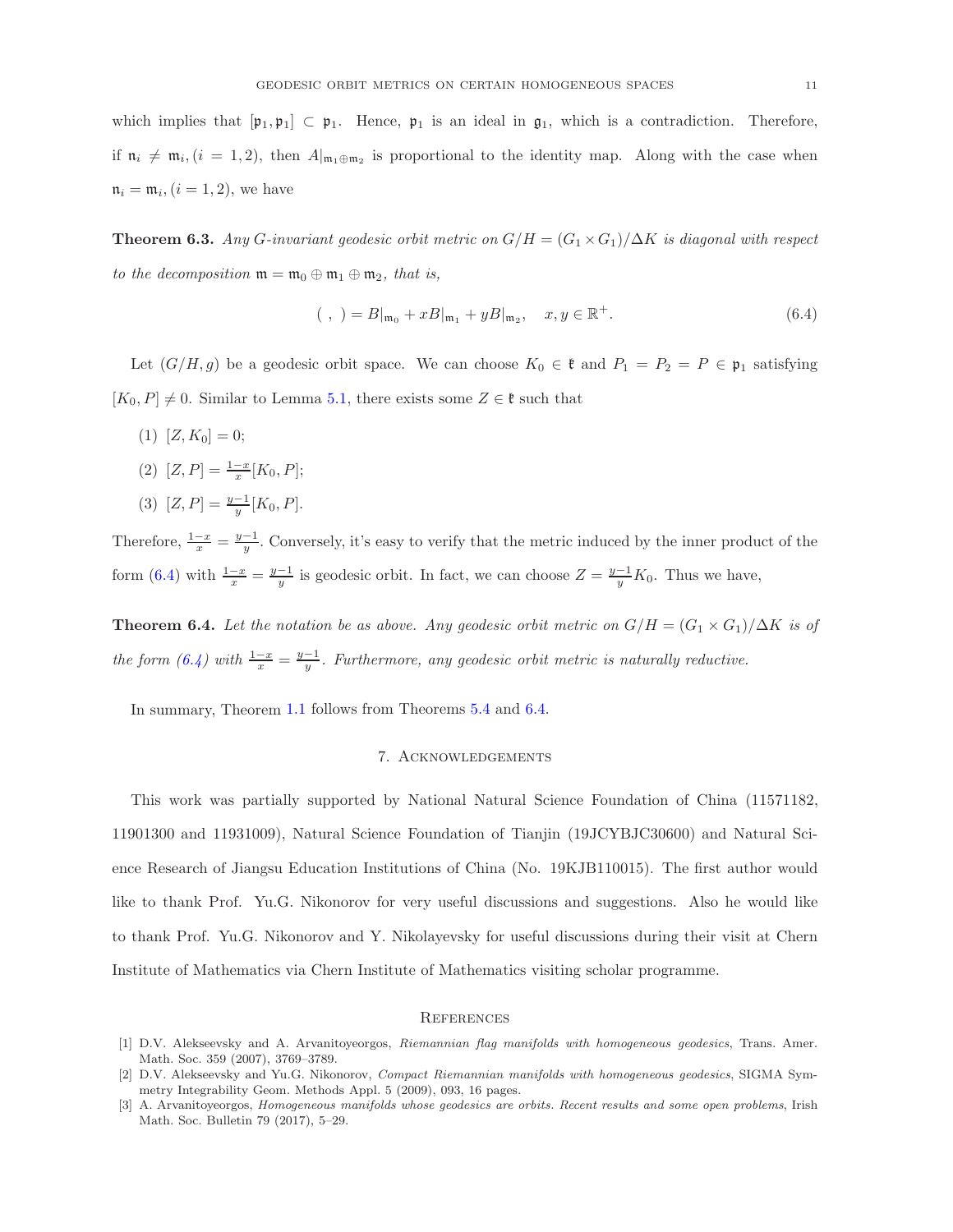- <span id="page-11-15"></span><span id="page-11-14"></span>[4] A. Arvanitoyeorgos and Y. Wang, *Homogeneous geodesics in generalized Wallach spaces*. Bull. Belg. Math. Soc. Simon Stevin 24 (2017), no. 2, 257–270.
- [5] A. Arvanitoyeorgos, Y. Wang and G. Zhao, Riemannian g.o. metrics in certain M-spaces. Differential Geom. Appl. 54 (2017), 59–70.
- <span id="page-11-16"></span><span id="page-11-4"></span>[6] A. Arvanitoyeorgos, Y. Wang and G. Zhao, Riemannian M-spaces with homogeneous geodesics. Ann. Global Anal. Geom. 54 (2018), no. 3, 315–328.
- <span id="page-11-11"></span>[7] V. del Barco, Homogeneous geodesics in pseudo-Riemannian nilmanifolds, Adv. Geom., 16(2) (2016), 175–187.
- <span id="page-11-1"></span>[8] J. Berndt, O. Kowalski and L. Vanhecke, Geodesics in weakly symmetric spaces, Ann. Global Anal. Geom. 15 (1997), 153–156.
- [9] H. Chen, Z. Chen and S. Deng, Compact simple Lie groups admitting left-invariant Einstein metrics that are not geodesic orbit, C. R. Math. Acad. Sci. Paris 356 (2018), no. 1, 81–84.
- <span id="page-11-2"></span>[10] H. Chen, Z. Chen and J.A. Wolf, Geodesic orbit metrics on compact simple Lie groups arising from flag manifolds, C. R. Math. Acad. Sci. Paris 356 (2018), no. 8, 846–851.
- <span id="page-11-17"></span>[11] Z. Chen and Yu.G. Nikonorov, Geodesic orbit Riemannian spaces with two isotropy summands. I, Geom. Dedicata 203 (2019), 163–178.
- <span id="page-11-6"></span><span id="page-11-5"></span>[12] Z. Chen and J.A. Wolf, Pseudo-Riemannian weakly symmetric manifolds, Ann. Glob. Anal. Geom. 41 (2012), 381–390.
- [13] Z. Dušek, The existence of homogeneous geodesics in homogeneous pseudo-Riemannian and affine manifolds, J. Geom. Phys. 60 (2010), 687–689.
- <span id="page-11-21"></span><span id="page-11-18"></span>[14] Z. Dušek, O. Kowalski and S. Nikčević, New examples of g.o. spaces in dimension 7, Differential Geom. Appl. 21 (2004), 65–78.
- [15] A.G. Elashvili, *Canonical form and stationary subalgebras of points in general position for simple linear Lie groups*, Funktsional. Anal. i Prilozen. 6(1), 51–62 (1972) (Russian); English translation: Funct. Anal. Appl. 6(1), 44–53 (1972)
- <span id="page-11-22"></span><span id="page-11-13"></span>[16] C. Gordon, Homogeneous Riemannian manifolds whose geodesics are orbits, 155–174. In: Progress in Nonlinear Differential Equations. V. 20. Topics in geometry: in memory of Joseph D'Atri.Birkhäuser, 1996.
- [17] W. Hsiang and W. Hsiang, Differentiable actions of compact connected classical groups. II, Ann. of Math. (2) 92 (1970), 189–223.
- <span id="page-11-9"></span><span id="page-11-0"></span>[18] A. Kaplan, On the geometry of groups of Heisenberg type, Bull. London Math. Soc. 15.1 (1983), 35–42.
- [19] O. Kowalski and L. Vanhecke, Riemannian manifolds with homogeneous geodesics, Boll. Un. Mat. Ital. B (7), 5(1) (1991), 189–246.
- <span id="page-11-23"></span>[20] M. Krämer, Haupt isotropie gruppen bei endlich dimensionalen Darstellungen kompakter halbeinfacher Lie gruppen, Diplomarbeit, Bonn 1966.
- <span id="page-11-30"></span>[21] M. Krämer, Eine Klassifikation bestimmter Untergruppen kompakter zusammenhängender Liegruppen. Comm. Algebra 3 (1975), 691–737.
- <span id="page-11-27"></span><span id="page-11-7"></span>[22] D. Latifi, Homogeneous geodesics in homogeneous Finsler spaces, J. Geom. Phys. 57 (2007), 1411-1433.
- [23] O.V. Manturov, Homogeneous asymmetric Riemannian spaces with an irreducible group of motions, Dokl. Akad. Nauk SSSR, 141 (1961), 792–795.
- <span id="page-11-28"></span>[24] O.V. Manturov, Riemannian spaces with orthogonal and symplectic groups of motions and an irreducible group of rotations. DoM. Akad. Nauk. SSSR, 141 (1961), 1034–1037.
- <span id="page-11-29"></span>[25] O.V. Manturov, Homogeneous Riemannian manifolds with irreducible isotropy group. Trudy Sere. Vector. Tenzor. Anal. 13 (1966), 68–145.
- <span id="page-11-19"></span>[26] Y. Nikolayevsky and Yu.G. Nikonorov, On invariant Riemannian metrics on Ledger-Obata spaces, Manuscripta Math. 158 (2019), no. 3-4, 353–370.
- <span id="page-11-3"></span>[27] Yu.G. Nikonorov, On left-invariant Einstein Riemannian metrics that are not geodesic orbit, Transform. Groups 24 (2019), no. 2, 511–530.
- <span id="page-11-24"></span><span id="page-11-10"></span>[28] Yu.G. Nikonorov, On the structure of geodesic orbit Riemannian spaces, Ann. Global Anal. Geom. 52 (2017), no.3, 289–311.
- [29] A. Selberg, Harmonic analysis and discontinuous groups in weakly symmetric spaces Riemannian spaces, with applications to Dirichlet series, J. Indian Math. Soc. 20 (1956) 47–87.
- <span id="page-11-25"></span>[30] N.P. Souris, Geodesic orbit metrics in compact homogeneous manifolds with equivalent isotropy submodules. Transform. Groups 23 (2018), no. 4, 1149–1165.
- <span id="page-11-20"></span>[31] H. Tamaru, Riemannian g.o. spaces fibered over irreducible symmetric spaces, Osaka J. Math. 36 (1999), 835–851.
- <span id="page-11-31"></span>[32] H.C. Wang, Closed manifolds with homogeneous complex structure, Am. J. Math. 76 (1) (1954), pp. 1–32, 177–194.
- [33] M. Wang and W. Ziller, Symmetric spaces and strongly isotropy irreducible spaces, Math. Ann. 296 (1993), no. 2, 285–326.
- <span id="page-11-26"></span>[34] J.A. Wolf, The geometry and structure of isotropy irreducible homogeneous spaces, Acta Math. 120 (1968), 59–148. Correction, Acta Math. 152 (1984), no. 1–2, 141–142.
- <span id="page-11-32"></span><span id="page-11-12"></span>[35] J.A. Wolf, Spaces of constant curvature, Sixth edition. McGraw-Hill Book Company, New York, 1967.
- [36] O.S. Yakimova, Weakly symmetric Riemannian manifolds with a reductive isometry group, Mat. Sb. 195(4), 143–160 (2004) (Russian); English translation in Sb. Math. 195(3-4), 599-614 (2004).
- <span id="page-11-33"></span>[37] Z. Yan, H. Chen and S. Deng, Classification of invariant Einstein metrics on certain compact homogeneous spaces, Sci. China Math. 63 (2020) 755–776..
- <span id="page-11-8"></span>[38] Z. Yan and S. Deng, *Finsler spaces whose geodesics are orbits*, Differential Geom. Appl. 36 (2014), 1–23.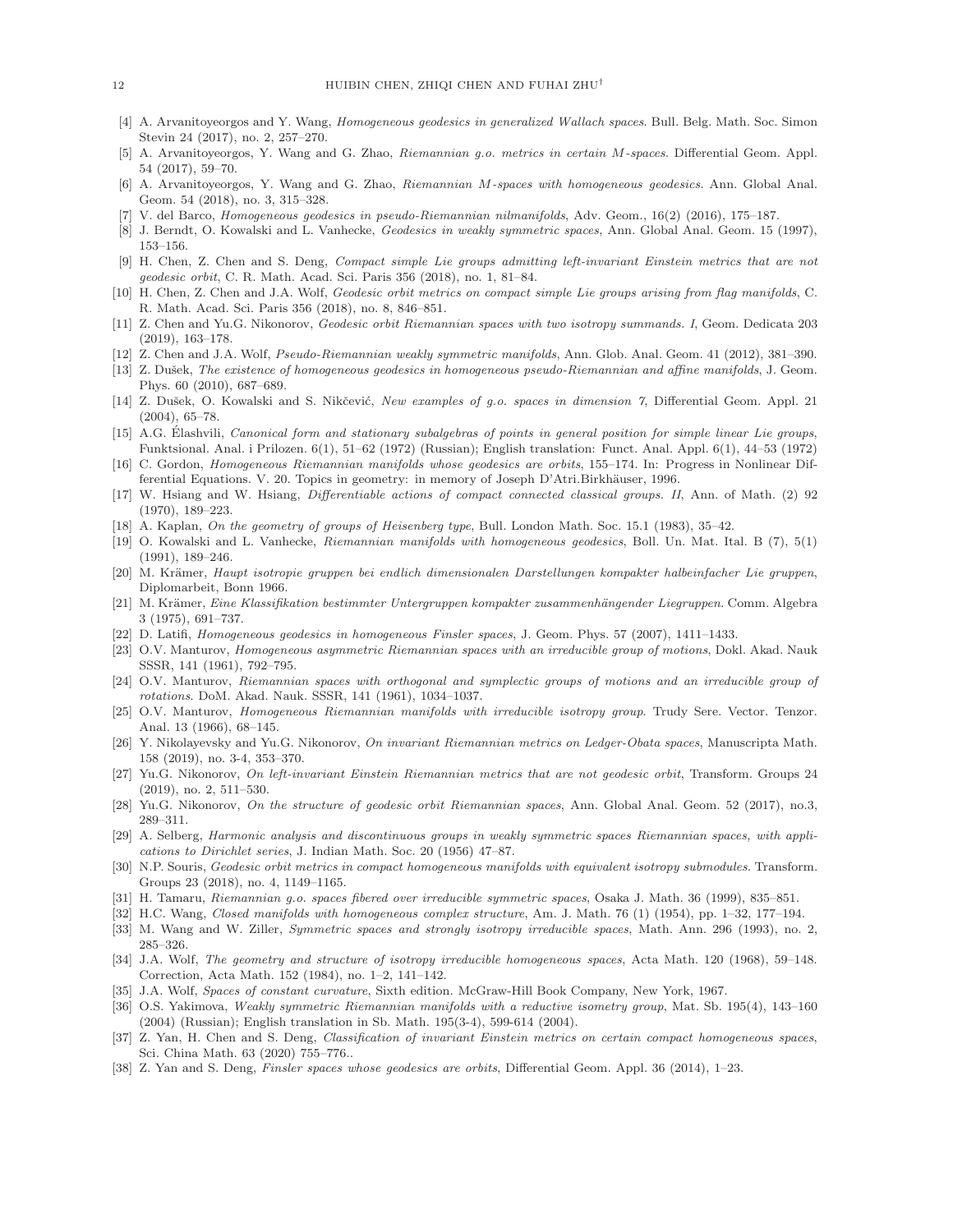## Appendix I

The classification of  $G_1 \times G_2/\Delta(K)$  for  $G_1 \neq G_2$  is given as follows. Here  $\rho_i$   $(i = 1, 2)$  denote the isotropy representations of  $G_i/K$ . Let  $\mathfrak k$  be the Lie algebra of K and let  $\{\alpha_1,\ldots,\alpha_r\}$  be a system of simple roots of  $\mathfrak k$ . Identify the isotropy representation with its complexification and denote by  $\varphi_1, \ldots, \varphi_r$ the fundamental representations corresponding to  $\alpha_1, \ldots, \alpha_r$  respectively.

Type A:  $\mathfrak{k} = \mathfrak{su}(n)$ .

A.1  $\Delta \text{SU}(n)/\mathbb{Z}_n < \text{Spin}(n^2-1) \times \text{SU}(\frac{n(n-1)}{2})/\mathbb{Z}_n, n \ge 5, n \text{ odd. Here}$ 

$$
\rho_1 = (\varphi_1 + 2\varphi_{n-1}) \oplus (2\varphi_1 + \varphi_{n-1}), \quad \rho_2 = \varphi_2 + \varphi_{n-2}.
$$

A.2  $\Delta \text{SU}(n)/\mathbb{Z}_n < \text{SO}(n^2-1) \times \text{SU}(\frac{n(n-1)}{2})/\mathbb{Z}_\frac{n}{2}, n \geq 6, n \text{ even. Here}$  $(x + 2y - 1) \oplus (2y - 1y - 1)$ 

$$
\rho_1 = (\varphi_1 + 2\varphi_{n-1}) \oplus (2\varphi_1 + \varphi_{n-1}), \quad \rho_2 = \varphi_2 + \varphi_{n-2}.
$$

A.3  $\Delta \text{SU}(n)/\mathbb{Z}_n < \text{Spin}(n^2-1) \times \text{SU}(\frac{n(n+1)}{2})/\mathbb{Z}_n, n \geq 3, n \text{ odd. Here}$  $\sqrt{2}$ 

$$
\rho_1 = \begin{cases} 3\varphi_2 \oplus 3\varphi_1 & n = 3, \\ (\varphi_2 + 2\varphi_n) \oplus (2\varphi_1 + \varphi_{n-1}) & n > 3 \text{ and odd}, \end{cases} \quad \rho_2 = 2\varphi_1 + 2\varphi_{n-1}.
$$

A.4  $\Delta \text{SU}(n)/\mathbb{Z}_n < \text{SO}(n^2-1) \times \text{SU}(\frac{n(n+1)}{2})/\mathbb{Z}_\frac{n}{2}, n \geq 4, n \text{ even. Here}$ 

$$
\rho_1 = (\varphi_1 + 2\varphi_{n-1}) \oplus (2\varphi_1 + \varphi_{n-1}), \quad \rho_2 = 2\varphi_1 + 2\varphi_{n-1}.
$$

A.5 
$$
\Delta \text{SU}(n)/\mathbb{Z}_n < \text{SU}(\frac{n(n-1)}{2})/\mathbb{Z}_m \times \text{SU}(\frac{n(n+1)}{2})/\mathbb{Z}_m, n \ge 5, m = \begin{cases} \frac{n}{2}, & n \text{ even}, \\ n, & n \text{ odd}. \end{cases}
$$
 Here\n
$$
\rho_1 = \varphi_2 + \varphi_{n-2}, \quad \rho_2 = 2\varphi_1 + 2\varphi_{n-1}.
$$

A.6  $\Delta SU(3)/\mathbb{Z}_3 < E_6 \times SU(6)/Z_3$ . Here  $\rho_1 = (\varphi_1 + 4\varphi_2) \oplus (4\varphi_1 + \varphi_2), \rho_2 = 2\varphi_1 + 2\varphi_2$ .

A.7  $\Delta SU(3)/\mathbb{Z}_3 < E_6 \times Spin(8)$ . Here  $\rho_1 = (\varphi_1 + 4\varphi_2) \oplus (4\varphi_1 + \varphi_2), \rho_2 = 3\varphi_2 \oplus 3\varphi_1$ .

A.8 
$$
\Delta SU(3)/\mathbb{Z}_3 < E_6 \times E_7
$$
. Here  $\rho_1 = (\varphi_1 + 4\varphi_2) \oplus (4\varphi_1 + \varphi_2), \ \rho_2 = 4\varphi_1 + 4\varphi_2$ .

A.9 
$$
\Delta SU(3)/\mathbb{Z}_3 < SU(6)/\mathbb{Z}_3 \times Spin(8)
$$
. Here  $\rho_1 = 2\varphi_1 + 2\varphi_2$ ,  $\rho_2 = 3\varphi_1 + 3\varphi_2$ .

A.10 
$$
\Delta SU(3)/\mathbb{Z}_3 < SU(6)/\mathbb{Z}_3 \times E_7
$$
. Here  $\rho_1 = 2\varphi_1 + 2\varphi_2$ ,  $\rho_2 = 4\varphi_1 + 4\varphi_2$ .

A.11 
$$
\Delta \text{SU}(3)/\mathbb{Z}_3 < \text{Spin}(8) \times E_7
$$
. Here  $\rho_1 = 3\varphi_2 \oplus 3\varphi_1$ ,  $\rho_2 = 4\varphi_1 + 4\varphi_2$ .

A.12 
$$
\Delta SU(4)/\mathbb{Z}_4 < SO(20) \times SO(15)
$$
. Here  $\rho_1 = \varphi_1 + 2\varphi_2 + \varphi_3$ ,  $\rho_2 = (\varphi_1 + 2\varphi_2) \oplus (2\varphi_1 + \varphi_2)$ .

A.13 
$$
\Delta SU(4)/\mathbb{Z}_4 < SO(20) \times SU(10)/\mathbb{Z}_2
$$
. Here  $\rho_1 = \varphi_1 + 2\varphi_2 + \varphi_3$ ,  $\rho_2 = 2\varphi_1 + 2\varphi_3$ .

A.14  $\Delta SU(4)/\mathbb{Z}_4 < SO(15) \times SU(10)/\mathbb{Z}_2$ . Here  $\rho_1 = (\varphi_1 + 2\varphi_2) \oplus (2\varphi_1 + \varphi_2), \rho_2 = 2\varphi_1 + 2\varphi_3$ .

A.15 
$$
\Delta SU(6)/\mathbb{Z}_6 < SO(35) \times Sp(10)/\mathbb{Z}_2
$$
. Here  $\rho_1 = 2\varphi_1 + 2\varphi_5$ ,  $\rho_2 = 2\varphi_3$ .

A.16 
$$
\Delta SU(6)/\mathbb{Z}_6 < SO(35) \times SU(15)/\mathbb{Z}_3
$$
. Here  $\rho_1 = 2\varphi_1 + 2\varphi_5$ ,  $\rho_2 = \varphi_2 + \varphi_4$ .

A.17 
$$
\Delta SU(6)/\mathbb{Z}_6 < SO(35) \times SU(21)/\mathbb{Z}_3
$$
. Here  $\rho_1 = 2\varphi_1 + 2\varphi_5$ ,  $\rho_2 = 2\varphi_1 + 2\varphi_5$ .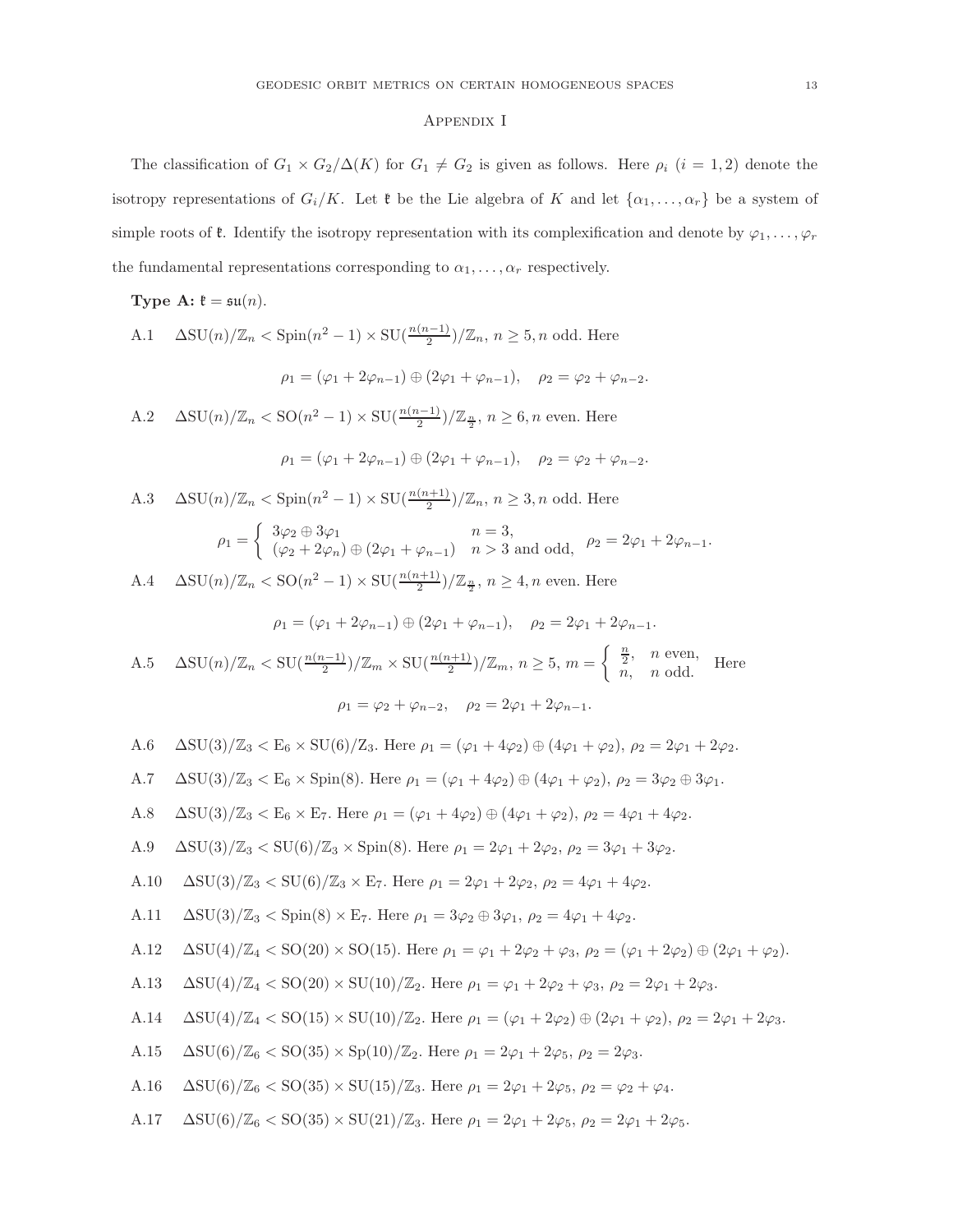A.18 
$$
\Delta \text{SU}(6)/\mathbb{Z}_6 < \text{Sp}(10)/\mathbb{Z}_2 \times \text{SU}(15)/\mathbb{Z}_3
$$
. Here  $\rho_1 = 2\varphi_3$ ,  $\rho_2 = \varphi_2 + \varphi_4$ .

A.19 
$$
\Delta SU(6)/\mathbb{Z}_6 < Sp(10)/\mathbb{Z}_2 \times SU(21)/\mathbb{Z}_3
$$
. Here  $\rho_1 = 2\varphi_3$ ,  $\rho_2 = 2\varphi_1 + 2\varphi_5$ .

- A.20  $\Delta SU(6)/\mathbb{Z}_6 < SU(21)/\mathbb{Z}_3 \times SU(15)/\mathbb{Z}_3$ . Here  $\rho_1 = 2\varphi_1 + 2\varphi_5$ ,  $\rho_2 = \varphi_2 + \varphi_4$ .
- A.21  $\Delta \text{SU}(8)/\mathbb{Z}_8 < \text{SO}(70)/\mathbb{Z}_2 \times \text{SO}(63)$ . Here  $\rho_1 = \varphi_3 + \varphi_5$ ,  $\rho_2 = (\varphi_2 + 2\varphi_7) \oplus (2\varphi_1 + \varphi_6)$ .

A.22 
$$
\Delta \text{SU}(8)/\mathbb{Z}_8 < \text{SO}(70)/\mathbb{Z}_2 \times \text{SU}(28)/\mathbb{Z}_4
$$
. Here  $\rho_1 = \varphi_3 + \varphi_5$ ,  $\rho_2 = \varphi_2 + \varphi_6$ .

A.23  $\Delta SU(8)/\mathbb{Z}_8 < SO(70)/\mathbb{Z}_2 \times SU(36)/\mathbb{Z}_4$ . Here  $\rho_1 = \varphi_3 + \varphi_5$ ,  $\rho_2 = 2\varphi_1 + 2\varphi_7$ .

A.24 
$$
\Delta SU(8)/\mathbb{Z}_8 < SO(63) \times SU(28)/\mathbb{Z}_4
$$
. Here  $\rho_1 = (\varphi_2 + 2\varphi_7) \oplus (2\varphi_1 + \varphi_6)$ ,  $\rho_2 = \varphi_2 + \varphi_6$ .

A.25 
$$
\Delta \text{SU}(8)/\mathbb{Z}_8 < \text{SO}(63) \times \text{SU}(36)/\mathbb{Z}_4
$$
. Here  $\rho_1 = (\varphi_2 + 2\varphi_7) \oplus (2\varphi_1 + \varphi_6), \rho_2 = 2\varphi_1 + 2\varphi_7$ .

A.26  $\Delta SU(8)/\mathbb{Z}_8 < SU(28)/\mathbb{Z}_4 \times SU(36)/\mathbb{Z}_4$ . Here  $\rho_1 = \varphi_2 + \varphi_6$ ,  $\rho_2 = 2\varphi_1 + 2\varphi_7$ .

A.27 
$$
\Delta \text{SU}(9)/\mathbb{Z}_9 < \text{Spin}(80) \times \text{SU}(36)/\mathbb{Z}_9
$$
. Here  $\rho_1 = (\varphi_2 + 2\varphi_8) \oplus (2\varphi_1 + \varphi_8)$ ,  $\rho_2 = \varphi_2 + \varphi_7$ .

A.28 
$$
\Delta \text{SU}(9)/\mathbb{Z}_9 < \text{Spin}(80) \times \text{SU}(45)/\mathbb{Z}_9
$$
. Here  $\rho_1 = (\varphi_2 + 2\varphi_8) \oplus (2\varphi_1 + \varphi_8)$ ,  $\rho_2 = 2\varphi_1 + 2\varphi_8$ .

A.29 
$$
\Delta \text{SU}(9)/\mathbb{Z}_9 < \text{SU}(36)/\mathbb{Z}_9 \times \text{SU}(45)/\mathbb{Z}_9
$$
. Here  $\rho_1 = \varphi_2 + \varphi_7$ ,  $\rho_2 = 2\varphi_1 + 2\varphi_8$ .

# Type B:  $\mathfrak{k} = \mathfrak{so}(n)$ .

B.1  $\Delta SO(n) < SO(n+1) \times SO(\frac{n(n-1)}{2}), n \ge 7$ . Here  $\rho_1 = \varphi_1, \quad \rho_2 =$  $\sqrt{ }$  $\int \varphi_1 + 2\varphi_3, \qquad n = 7,$  $\varphi_1 + \varphi_3 + \varphi_4$ ,  $n = 8$ ,

$$
\left( \begin{array}{ll} \varphi_1 + \varphi_3, & n > 8. \end{array} \right)
$$

B.2 
$$
\Delta SO(n) < SO(n+1) \times SO(\frac{(n-1)(n+2)}{2}), n \ge 5
$$
. Here

$$
\rho_1 = \varphi_1, \quad \rho_2 = \begin{cases} 2\varphi_1 + 2\varphi_3, & n = 5, \\ \varphi_1 + 2\varphi_2 + \varphi_3, & n = 6 \ (D_3 = A_3), \\ 2\varphi_1 + \varphi_2, & n > 6. \end{cases}
$$

B.3  $\Delta SO(n) < SO(n+1) \times SU(n), n \geq 3$ . Here

$$
\rho_1 = \varphi_1, \quad \rho_2 = \begin{cases}\n4\varphi_1, & n = 3, \\
2\varphi_1 \otimes 2\varphi_1, & n = 4 \ (D_2 = A_1 \oplus A_1), \\
2\varphi_1, & n > 4.\n\end{cases}
$$

B.4  $\Delta SO(n) < SO(\frac{n(n-1)}{2}) \times SO(\frac{(n-1)(n+2)}{2}), n \ge 7$ . Here  $\rho_1 =$  $\sqrt{ }$  $\mathsf{I}$  $\mathbf{I}$  $\varphi_1 + 2\varphi_3, \hspace{1cm} n = 7,$  $\varphi_1 + \varphi_3 + \varphi_4$ ,  $n = 8$ ,  $\varphi_1 + \varphi_3, \hspace{1cm} n > 8,$  $\rho_2 = 2\varphi_1 + \varphi_2.$ 

B.5  $\Delta SO(n) < SO(\frac{n(n-1)}{2}) \times SU(n), n \ge 7$ . Here

$$
\rho_1 = \begin{cases} \varphi_1 + 2\varphi_3, & n = 7, \\ \varphi_1 + \varphi_3 + \varphi_4, & n = 8, \\ \varphi_1 + \varphi_3, & n > 8, \end{cases} \quad \rho_2 = 2\varphi_1.
$$

B.6 
$$
\Delta SO(n) < SO(\frac{(n-1)(n+2)}{2}) \times SU(n), n \ge 5
$$
. Here  
\n
$$
\rho_1 = \begin{cases}\n2\varphi_1 + 2\varphi_3, & n = 5, \\
\varphi_1 + 2\varphi_2 + \varphi_3, & n = 6 \\
2\varphi_1 + \varphi_2, & n > 6,\n\end{cases} \quad \rho_2 = 2\varphi_1.
$$

B.7 
$$
\Delta SO(3) < SU(3) \times Sp(2)/\mathbb{Z}_2
$$
. Here  $\rho_1 = 4\varphi_2$ ,  $\rho_2 = 6\varphi_1$ .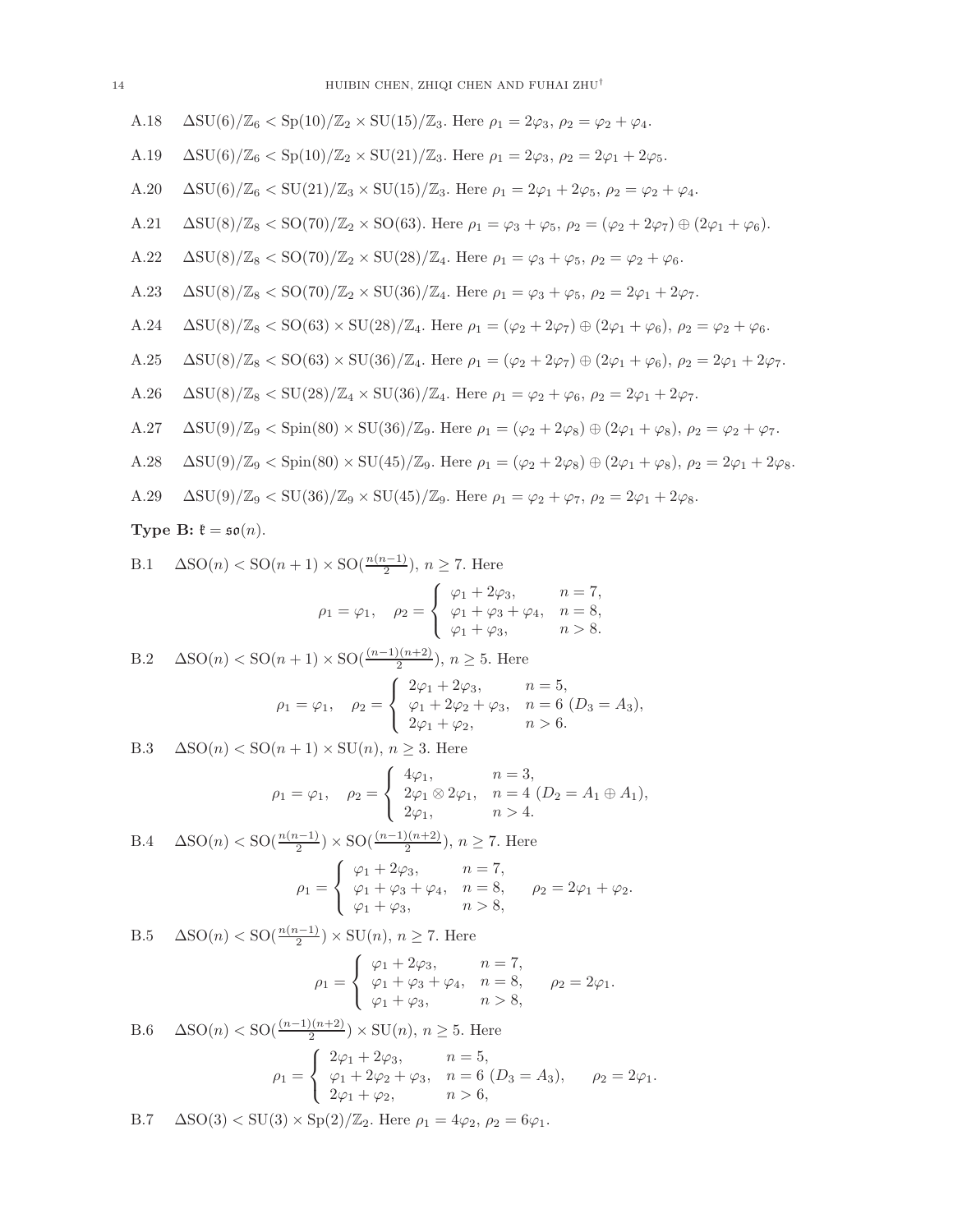B.8  $\Delta SO(3) < SU(3) \times G_2$ . Here  $\rho_1 = 4\varphi_2$ ,  $\rho_2 = 10\varphi_1$ .

B.9 
$$
\Delta SO(3) < Sp(2)/\mathbb{Z}_2 \times G_2
$$
. Here  $\rho_1 = 6\varphi_1$ ,  $\rho_2 = 10\varphi_1$ .

- B.10  $\Delta SO(9) < SO(10) \times Spin(16)/\mathbb{Z}_2$ . Here  $\rho_1 = \varphi_1$ ,  $\rho_2 = \varphi_3$ .
- B.11  $\Delta SO(9) < SO(10) \times SO(36)$ . Here  $\rho_1 = \varphi_1$ ,  $\rho_2 = \varphi_1 + \varphi_3$ .
- B.12  $\Delta SO(9) < SO(10) \times SO(44)$ . Here  $\rho_1 = \varphi_1, \rho_2 = 2\varphi_1 + \varphi_2$ .
- B.13  $\Delta SO(9) < SO(10) \times SU(9)$ . Here  $\rho_1 = \varphi_1$ ,  $\rho_2 = 2\varphi_1$ .
- B.14  $\Delta SO(9) <$  Spin(16)/ $\mathbb{Z}_2 \times SO(36)$ . Here  $\rho_1 = \varphi_3$ ,  $\rho_2 = \varphi_1 + \varphi_3$ .
- B.15  $\Delta SO(9) <$  Spin(16)/ $\mathbb{Z}_2 \times SO(44)$ . Here  $\rho_1 = \varphi_3$ ,  $\rho_2 = 2\varphi_1 + \varphi_2$ .
- B.16  $\Delta$ SO(9) < Spin(16)/ $\mathbb{Z}_2 \times$  SU(9). Here  $\rho_1 = \varphi_3$ ,  $\rho_2 = 2\varphi_1$ .
- B.17  $\Delta SO(9) < SO(36) \times SO(44)$ . Here  $\rho_1 = \varphi_1 + \varphi_3$ ,  $\rho_2 = 2\varphi_1 + \varphi_2$ .
- B.18  $\Delta SO(9) < SO(36) \times SU(9)$ . Here  $\rho_1 = \varphi_1 + \varphi_3$ ,  $\rho_2 = 2\varphi_1$ .
- B.19  $\Delta SO(9) < SO(44) \times SU(9)$ . Here  $\rho_1 = 2\varphi_1 + \varphi_2$ ,  $\rho_2 = 2\varphi_1$ .
- B.20  $\Delta SO(10) < SO(11) \times SU(10)$ . Here  $\rho_1 = \varphi_1, \rho_2 = 2\varphi_1$ .
- B.21  $\Delta SO(10)/\mathbb{Z}_2 < SU(16)/\mathbb{Z}_4 \times SO(45)$ . Here  $\rho_1 = \varphi_4 + \varphi_5$ ,  $\rho_2 = \varphi_1 + \varphi_3$ .
- B.22  $\Delta SO(10)/\mathbb{Z}_2 < SU(16)/\mathbb{Z}_4 \times SO(54)$ . Here  $\rho_1 = \varphi_4 + \varphi_5$ ,  $\rho_2 = 2\varphi_1 + \varphi_2$ .
- B.23  $\Delta SO(10)/\mathbb{Z}_2 < SO(54) \times SO(45)$ . Here  $\rho_1 = 2\varphi_1 + \varphi_2$ ,  $\rho_2 = \varphi_1 + \varphi_3$ .
- B.24  $\Delta SO(12) < SU(12) \times SO(13)$ . Here  $\rho_1 = 2\varphi_1, \rho_2 = \varphi_1$ .
- B.25  $\Delta$ SO(12)/ $\mathbb{Z}_2$  < Sp(16)/ $\mathbb{Z}_2$  × Spin(66). Here  $\varphi_1 = 2\varphi_5$ ,  $\rho_2 = \varphi_1 + \varphi_3$ .
- B.26  $\Delta$ SO(12)/ $\mathbb{Z}_2$  < Sp(16)/ $\mathbb{Z}_2$  × Spin(77). Here  $\varphi_1 = 2\varphi_5$ ,  $\rho_2 = 2\varphi_1 + \varphi_2$ .
- B.27  $\Delta SO(12)/\mathbb{Z}_2 <$  Spin(77)  $\times$  Spin(66). Here  $\rho_1 = 2\varphi_1 + \varphi_2$ ,  $\rho_2 = \varphi_1 + \varphi_3$ .
- B.28  $\Delta$ SO(16) < SO(17) × E<sub>8</sub>. Here  $\rho_1 = \varphi_1$ ,  $\rho_2 = \varphi_7$ .
- B.29  $\Delta$ SO(16) < SO(17) × SU(16). Here  $\rho_1 = \varphi_1, \rho_2 = 2\varphi_1$ .
- B.30  $\Delta SO(16) < SU(16) \times E_8$ . Here  $\rho_1 = 2\varphi_1$ ,  $\rho_2 = \varphi_7$ .
- B.31  $\Delta$ SO(16)/Z<sub>2</sub> < Spin(128)/Z<sub>2</sub> × Spin(120). Here  $\rho_1 = \varphi_6$ ,  $\rho_2 = \varphi_1 + \varphi_3$ .
- B.32  $\Delta$ SO(16)/ $\mathbb{Z}_2$  < Spin(128)/ $\mathbb{Z}_2$  × Spin(135). Here  $\rho_1 = \varphi_6$ ,  $\rho_2 = 2\varphi_1 + \varphi_2$ .
- B.33  $\Delta SO(16)/\mathbb{Z}_2 <$  Spin(135)  $\times$  Spin(120). Here  $\rho_1 = 2\varphi_1 + \varphi_2, \ \rho_2 = \varphi_1 + \varphi_3$ .

Type C:  $\mathfrak{k} = \mathfrak{sp}(n)$ .

C.1  $\Delta Sp(n)/\mathbb{Z}_2 < Sp(n)(n-1)(2n+1) \times Sp(n(n(2n+1)), n \geq 3, n \equiv 0 \mod 4.$  Here  $\rho_1 = \varphi_1 + \varphi_3$ ,  $\rho_2 = 2\varphi_1 + \varphi_2.$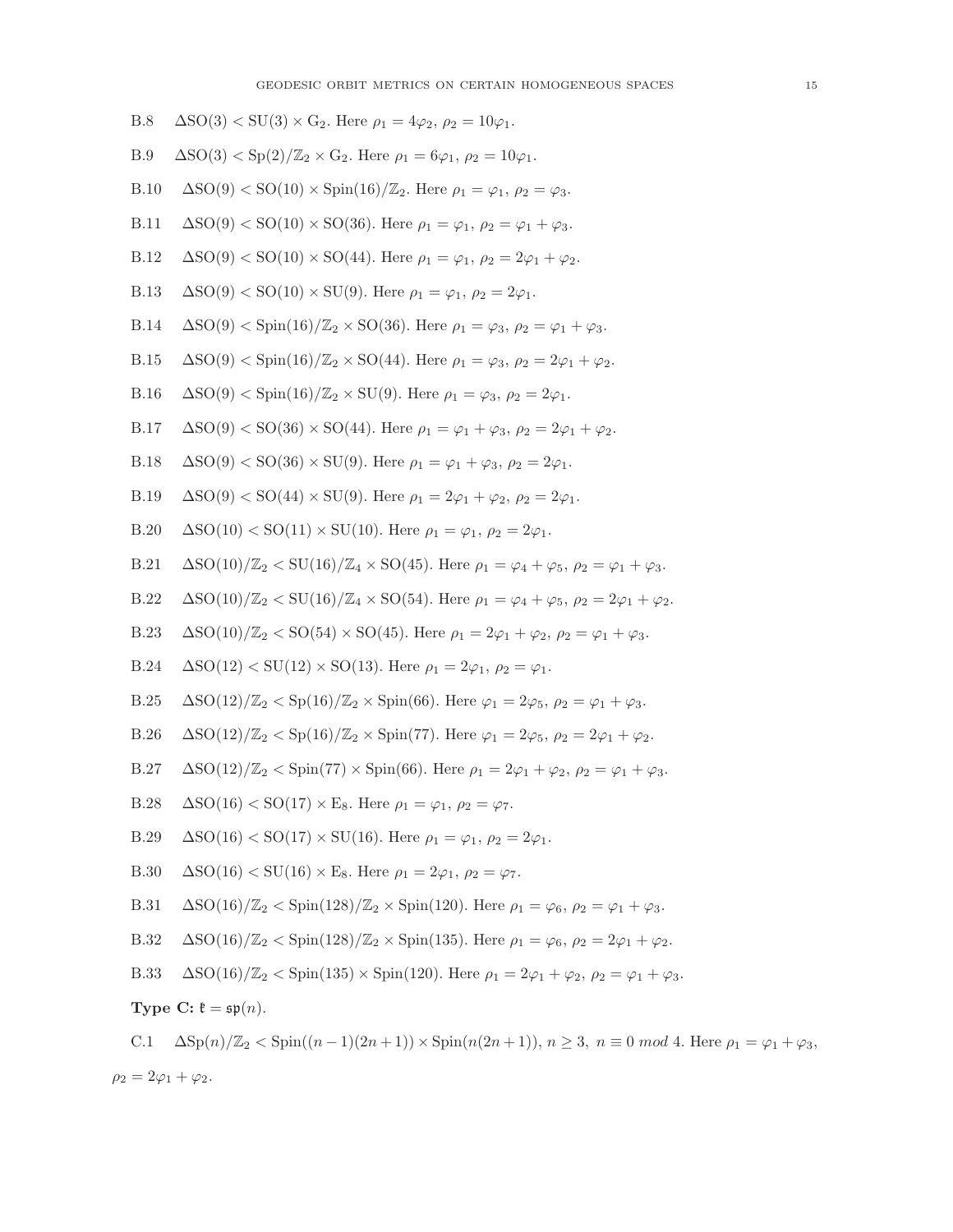C.2  $\Delta Sp(n)/\mathbb{Z}_2 < Sp(n)(n-1)(2n+1) \times SO(n(2n+1)), n \geq 3, n \equiv 1 \mod 4$ . Here  $\rho_1 = \varphi_1 + \varphi_3$ ,  $\rho_2 = 2\varphi_1 + \varphi_2.$ 

C.3  $\Delta Sp(n)/\mathbb{Z}_2 < SO((n-1)(2n+1)) \times SO(n(2n+1)), n \geq 3, n \equiv 2 \mod 4.$  Here  $\rho_1 = \varphi_1 + \varphi_3$ ,  $\rho_2 = 2\varphi_1 + \varphi_2.$ 

C.4  $\Delta Sp(n)/\mathbb{Z}_2 < SO((n-1)(2n+1)) \times Spin(n(2n+1)), n \geq 3, n \equiv 3 \mod 4$ . Here  $\rho_1 = \varphi_1 + \varphi_3$ ,  $\rho_2 = 2\varphi_1 + \varphi_2.$ 

- C.5  $\Delta Sp(3)/\mathbb{Z}_2 < Sp(7)/\mathbb{Z}_2 \times SO(14)$ . Here  $\rho_1 = 2\varphi_3$ ,  $\rho_2 = \varphi_1 + \varphi_3$ .
- C.6  $\Delta Sp(3)/\mathbb{Z}_2 < Sp(7)/\mathbb{Z}_2 \times Spin(21)$ . Here  $\rho_1 = 2\varphi_3$ ,  $\rho_2 = 2\varphi_1 + \varphi_2$ .
- C.7  $\Delta Sp(3)/\mathbb{Z}_2 < SO(14) \times Spin(21)$ . Here  $\rho_1 = \varphi_1 + \varphi_3$ ,  $\rho_2 = 2\varphi_1 + \varphi_2$ .
- C.8  $\Delta Sp(4)/\mathbb{Z}_2 <$  Spin(27)  $\times$  Spin(36). Here  $\rho_1 = \varphi_1 + \varphi_3$ ,  $\rho_2 = 2\varphi_1 + \varphi_2$ .
- C.9  $\Delta Sp(4)/\mathbb{Z}_2 <$  Spin(27)  $\times$  Spin(42). Here  $\rho_1 = \varphi_1 + \varphi_3$ ,  $\rho_2 = 2\varphi_3$ .
- C.10  $\Delta Sp(4)/\mathbb{Z}_2 < Spin(27) \times E_6$ . Here  $\rho_1 = \varphi_1 + \varphi_3$ ,  $\rho_2 = \varphi_4$ .
- C.11  $\Delta Sp(4)/\mathbb{Z}_2 < Spin(36) \times Spin(42)$ . Here  $\rho_1 = 2\varphi_1 + \varphi_2$ ,  $\rho_2 = 2\varphi_3$ .
- C.12  $\Delta Sp(4)/\mathbb{Z}_2 <$  Spin(36)  $\times$  E<sub>6</sub>. Here  $\rho_1 = 2\varphi_1 + \varphi_2$ ,  $\rho_2 = \varphi_4$ .
- C.13  $\Delta Sp(4)/\mathbb{Z}_2 <$  Spin(42)  $\times$  E<sub>6</sub>. Here  $\rho_1 = 2\varphi_3$ ,  $\rho_2 = \varphi_4$ .

Type  $D: \mathfrak{k}$  is an exceptional Lie algebra.

- D.1  $\Delta G_2 <$  Spin(7)  $\times$  Spin(14). Here  $\rho_1 = \varphi_1, \ \rho_2 = 3\varphi_1$ .
- D.2  $\Delta G_2 <$  Spin(7)  $\times$  E<sub>6</sub>. Here  $\rho_1 = \varphi_1, \, \rho_2 = \varphi_1 + \varphi_2$ .
- D.3  $\Delta G_2 <$  Spin(14)  $\times$  E<sub>6</sub>. Here  $\rho_1 = 3\varphi_1$ ,  $\rho_2 = \varphi_1 + \varphi_2$ .
- D.4  $\Delta F_4 <$  Spin(26)  $\times$  Spin(52). Here  $\rho_1 = \varphi_2, \rho_2 = \varphi_3$ .
- D.5  $\Delta F_4 <$  Spin(26)  $\times$  E<sub>6</sub>. Here  $\rho_1 = \varphi_2$ ,  $\rho_2 = \varphi_1$ .
- D.6  $\Delta F_4 <$  Spin(52)  $\times$  E<sub>6</sub>. Here  $\rho_1 = \varphi_3$ ,  $\rho_2 = \varphi_1$ .
- D.7  $\Delta E_6/\mathbb{Z}_3 <$  Spin(78)  $\times$  SU(27)/ $\mathbb{Z}_3$ . Here  $\rho_1 = \varphi_3$ ,  $\rho_2 = \varphi_1 + \varphi_5$ .
- D.8  $\Delta E_7/\mathbb{Z}_2 < SO(133) \times Sp(28)/\mathbb{Z}_2$ . Here  $\rho_1 = \varphi_5$ ,  $\rho_2 = 2\varphi_6$ .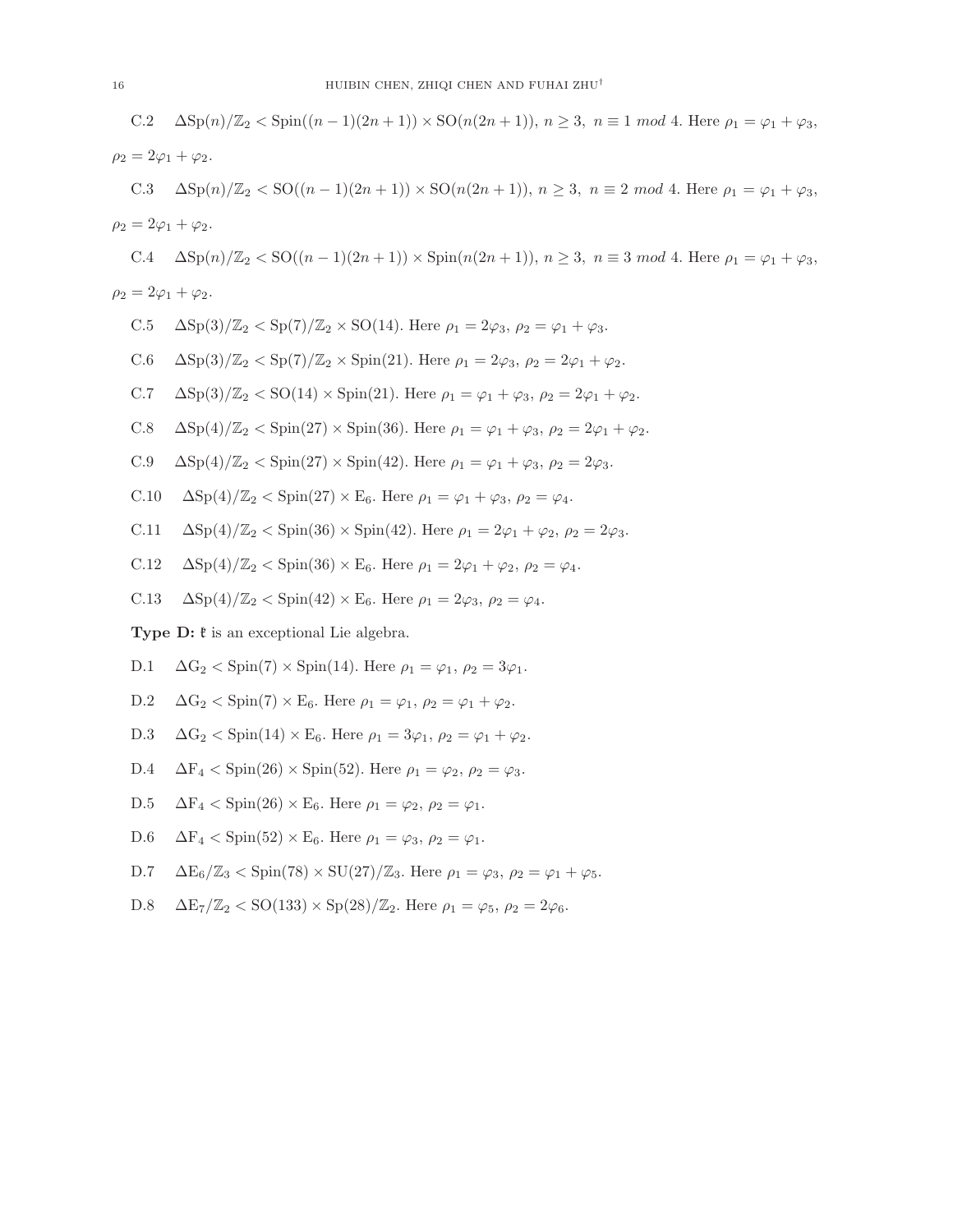## Appendix II

<span id="page-16-0"></span>Theorem 7.1 ([\[17\]](#page-11-22) Table A). *All real irreducible representations of simple Lie groups with non-trivial principal isotropy subgroups are listed in the following tables. The notation is the same as that in the previous section.*

I.  $\mathfrak{k} = A_r : \underbrace{\circ \bullet}_{\alpha_1} \underbrace{\circ \bullet}_{\alpha_2} \cdots \underbrace{\bullet}_{\alpha_{r-1}} \underbrace{\circ}_{\alpha_r}$ 

| rank $r$     | The representation $\rho$     | The group $K$          | $(H_o)$                                                                         |
|--------------|-------------------------------|------------------------|---------------------------------------------------------------------------------|
| $r=1$        | $S^2\varphi_1$                | SO(3)                  | maximal tori                                                                    |
|              | $S^4\varphi_1$                | SO(3)                  | maximal $\mathbb{Z}_2$ -tori $\approx \mathbb{Z}_2 \oplus \mathbb{Z}_2$         |
| $r\geq 2$    | $\varphi_1+\varphi_r$         | $SU(r+1)$              | SU(r)                                                                           |
|              | $S^2\varphi_1+S^2\varphi_r$   | $SU(r+1)$              | maximal $\mathbb{Z}_2$ -tori                                                    |
|              | $\varphi_1 \otimes \varphi_r$ | $SU(r+1)$              | maximal tori                                                                    |
| $r=3$        | $\varphi_2$                   | SO(6)                  | SO(5)                                                                           |
|              | $S^2\varphi_2-\theta$         | SO(6)                  | maximal $\mathbb{Z}_2$ -tori                                                    |
| $r > 4$ even | $\varphi_2+\varphi_{r-1}$     | $SU(r+1)$              | $SU(2) \times \cdots \times SU(2)$<br>copies)                                   |
| $r > 4$ odd  | $\varphi_2+\varphi_{r-1}$     | $SU(r+1)/\mathbb{Z}_2$ | $(SU(2) \times \cdots \times SU(2))/\mathbb{Z}_2$<br>$\frac{r+1}{2}$<br>copies) |
| $r=5$        | $2\varphi_3$                  | SU(6)                  | $T^2 \subset SU(3) \times SU(3) \subset SU(6)$                                  |
| $r=7$        | $\varphi_4$                   | SU(8)                  | a finite group at least of order                                                |
|              |                               |                        | $128 \subset SU(4) \times SU(4)$                                                |

II.  $\mathfrak{k} = B_r(r \geq 2) : \underbrace{\circ \bullet \bullet}_{\alpha_1} \underbrace{\bullet \bullet \bullet}_{\alpha_2} \cdots \underbrace{\bullet \bullet \bullet}_{\alpha_{r-1}} \underbrace{\bullet \bullet}_{\alpha_r}$ 

| rank $r$ | The representation $\rho$ | The group $K$     | $(H_o)$                                      |
|----------|---------------------------|-------------------|----------------------------------------------|
| r > 2    | φ1                        | $SO(2r+1)$        | SO(2r)                                       |
|          | $S^2\varphi_1-\theta$     | $SO(2r+1)$        | maximal $\mathbb{Z}_2$ -tori                 |
|          | $\Lambda^2 \varphi_1$     | $SO(2r+1)$        | maximal tori                                 |
| $r=2$    | $2\varphi_2$              | $Spin(5) = Sp(2)$ | Sp(1)                                        |
| $r=3$    | $\varphi_3$               | Spin(7)           | Go                                           |
| $r=4$    | $\varphi_4$               | Spin(9)           | $Spin(7)$ (with $Spin(9)/Spin(7) = S^{15}$ ) |

III. 
$$
\mathfrak{k} = C_r(r \geq 3): \underbrace{\bullet \bullet \bullet}_{\alpha_1} \cdots \underbrace{\bullet \bullet}_{\alpha_{r-1}} \cdots \underbrace{\bullet \bullet}_{\alpha_{r-1}})
$$

| rank $r$   | The representation $\rho$     | The group $K$                 | $H_o$                                                                |
|------------|-------------------------------|-------------------------------|----------------------------------------------------------------------|
| $r \geq 3$ | $2\varphi_1$                  | Sp(r)                         | $\mathrm{Sp}(r-$                                                     |
|            | $-\varphi_1$                  | Sp(r)                         | maximal tori                                                         |
|            | $\wedge^2 \varphi_1 - \theta$ | $\mathrm{Sp}(r)/\mathbb{Z}_2$ | $(Sp(1) \times \cdots \times Sp(1))/\mathbb{Z}_2$ ( <i>r</i> copies) |
| $r=3$      | $2\varphi_3$                  | Sp(3)                         | discrete subgroups isomorphic to $(\mathbb{Z}_2)^2$                  |
| $r=4$      | $\varphi_4$                   | Sp(4)                         | discrete subgroup of order 16                                        |

IV. 
$$
\mathfrak{k} = D_r(r \ge 4): \underbrace{\circ}_{\alpha_1} \underbrace{\circ}_{\alpha_2} \cdots \underbrace{\circ}_{\alpha_{r-2}} \underbrace{\circ}_{\alpha_r} \cdots
$$

| rank $r$   | The representation $\rho$                        | The group $K$ | $(H_{\rho})$                      |
|------------|--------------------------------------------------|---------------|-----------------------------------|
|            |                                                  | SO(2r)        | $SO(2r-1)$                        |
| $r \geq 4$ | $\varphi_2$                                      | SO(2r)        | maximal tori                      |
|            | $S^2\varphi_1-\theta$                            | SO(2r)        | maximal $\mathbb{Z}_2$ -tori      |
| $r=5$      | $\varphi_4+\varphi_5$                            | Spin(10)      | SU(4)                             |
| $r=6$      | $2\varphi_5$ or $2\varphi_6$                     | Spin(12)      | $SU(2) \times SU(2) \times SU(2)$ |
| $r=7$      | $\varphi_6+\varphi_7$                            | Spin(14)      | a finite group                    |
| $r = 8$    | $\varphi$ <sub>7</sub> or $\varphi$ <sub>8</sub> | Spin(16)      | a finite group                    |

V. Exceptional Lie groups